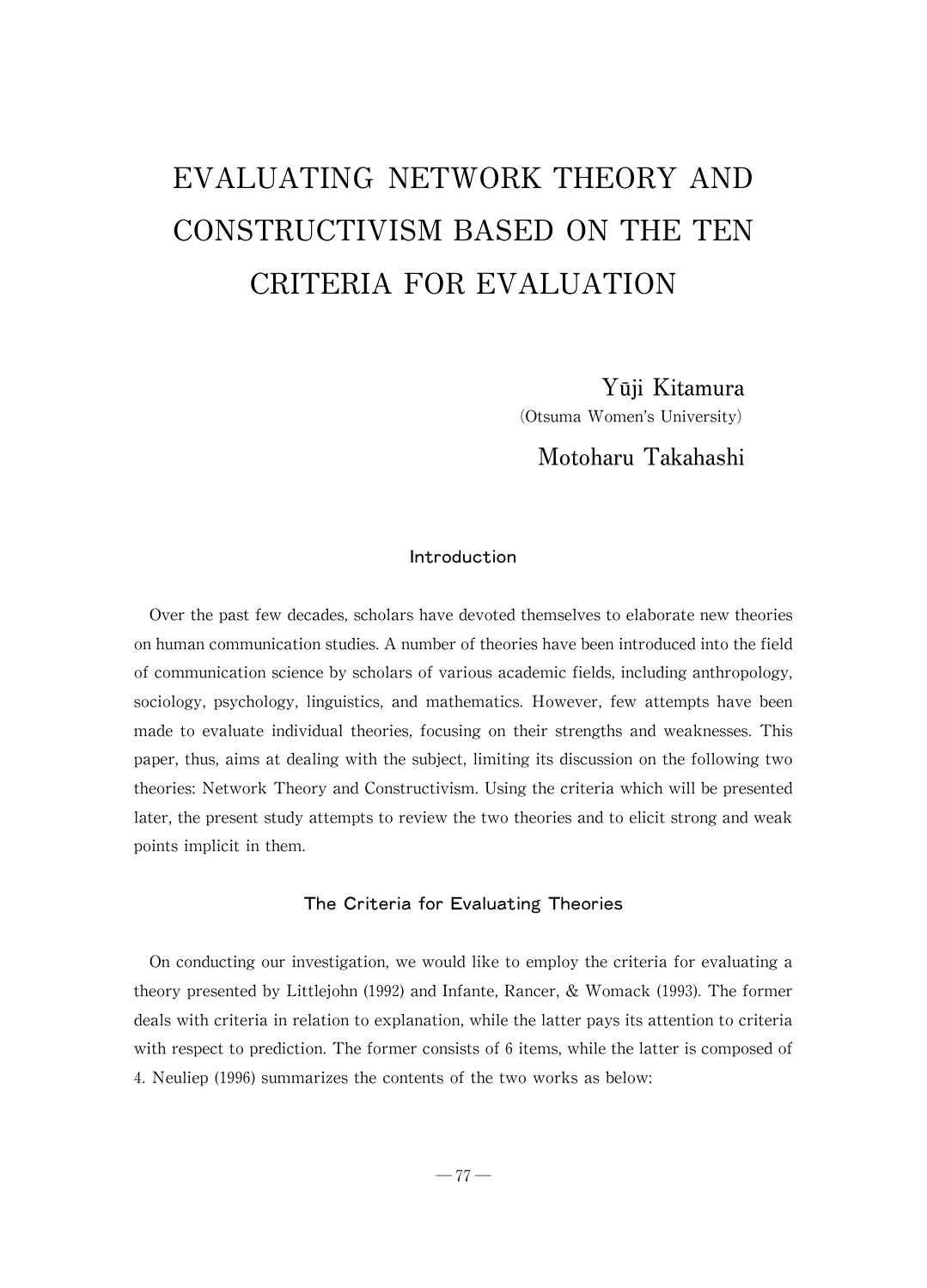| Criteria related to explanation | Criteria related to prediction |
|---------------------------------|--------------------------------|
| 1. Organization of concepts     | 1. Heuristic                   |
| 2. Scope of concepts            | 2. Testable                    |
| 3. Summary of concepts          | 3. Anticipatory                |
| 4. Focus of concepts            | 4. Observable                  |
| 5. Clarification of concepts    |                                |
| 6. Parsimony of explanation     |                                |

#### Table 1 Criteria for evaluating a theory

Neuliep (1996, pp. 60-61) explains the individual concepts displayed in Table 1 as the following. See Table 2.

**Table 2** Neuliep's (1996) explanation on the concepts displayed in Table 1

### Criteria related to explanation

- 1. Organization of concepts: While identifying the concepts, the explanation should also present them in a well-organized manner, ... Theorists frequently rely on models, for example, to organize their concepts.
- 2. Scope of concepts: Scope refers to the range of concepts encompassed by the explanation. Most explanations, for example, should attempt to explain more than a single concept.
- 3. Summary of concepts: The explanation should offer a complete account of its concepts, including their definition and any past related research.
- 4. Focus of concepts:The theory should point out the more relevant and significant concepts that deserve special attention.
- 5. Clarification of concepts: An important job of the theorist is to spell out how the concept can be applied in the everyday lives of its users.
- 6. Parsimony of explanation:In essence, the explanation should be simple.

#### Criteria related to prediction

- 1. Heuristic: Heuristic prediction generates research and give other theorists new insights into the topic area.
- 2. Testable: Theoretical predictions should be testable; that is, subject to verifiability and falsifiability.
- 3. Anticipatory:Theoretical predictions should explicitly state what is to be expected given a certain set of theoretical statements.
- 4. Observable: The observable criteria ... simply means that whatever is predicted can be observed in some way.

In accordance with the criteria presented above, the following sections will evaluate network theory and constructivism. The procedure of our inquiry will follow the order exhibited in Table 2.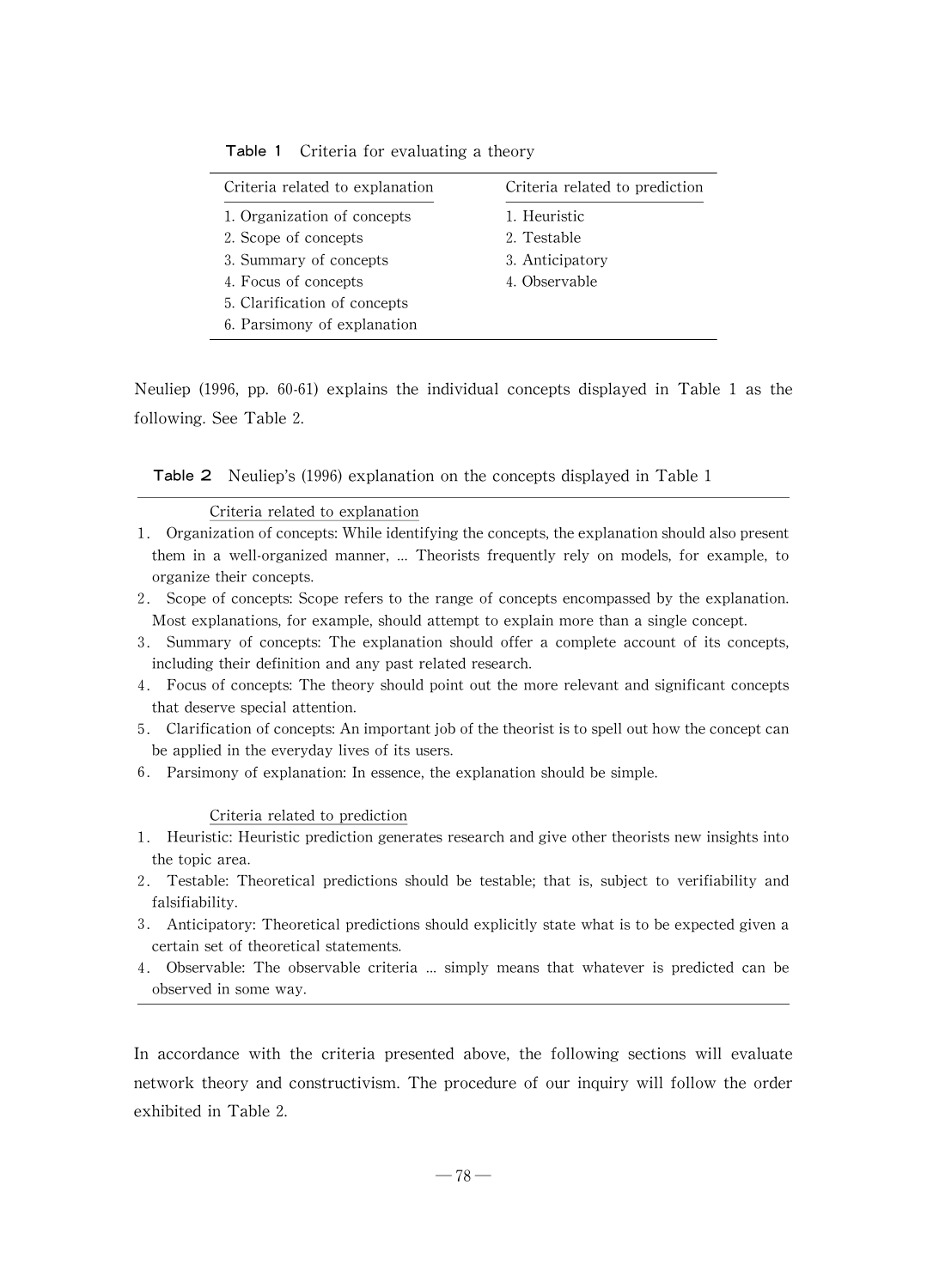#### Evaluating Network Theory

#### Organization of concepts

Reading primers of network theory, introductions of group dynamics, and handbooks of organizational communication network makes us notice that the concepts of network theory are well-organized. It is apparent that the great majority of these materials fully explain the concepts of network in a visualized, well-organized manner, using simple models. The most frequently cited network model is Leavitt's (1951) small group network model. See Figure 1.



From Leavitt, H.(1951). Some effects of certain communication patterns in task-oriented groups. Journal of Abnormal and Social Psychology, 46, p.42.

Figure 1. Network models presented by Leavitt

Symbol marks[ ○ ]in the diagrams show individuals,while each bar connecting the symbol marks indicates the established network between the two individuals. As shown in Figure 1, an abstract concept of "network" can be visually explained by the exhibited diagrams called sociogram. The great majority of researchers of network theory have agreed on expounding connections between individuals by the use of sociogram. We can reasonably conclude that the first criterion is fully upheld by network theory.

#### Scope of concepts

Network theorists have attempted to explicate how individuals in a group or in a society are connected. In addition, scholars such as Rogers & Rogers (1976), and Rogers & Kincaid (1981) have made intensive efforts to elaborate roles of individuals embedded in networks. Their works have contributed to authorize the terms describing network roles such as gatekeeper, opinion leader, bridge, liaison, cosmopolite, and isolate. Moreover, network theory has enabled researchers to elucidate complicated human behavior. Regarding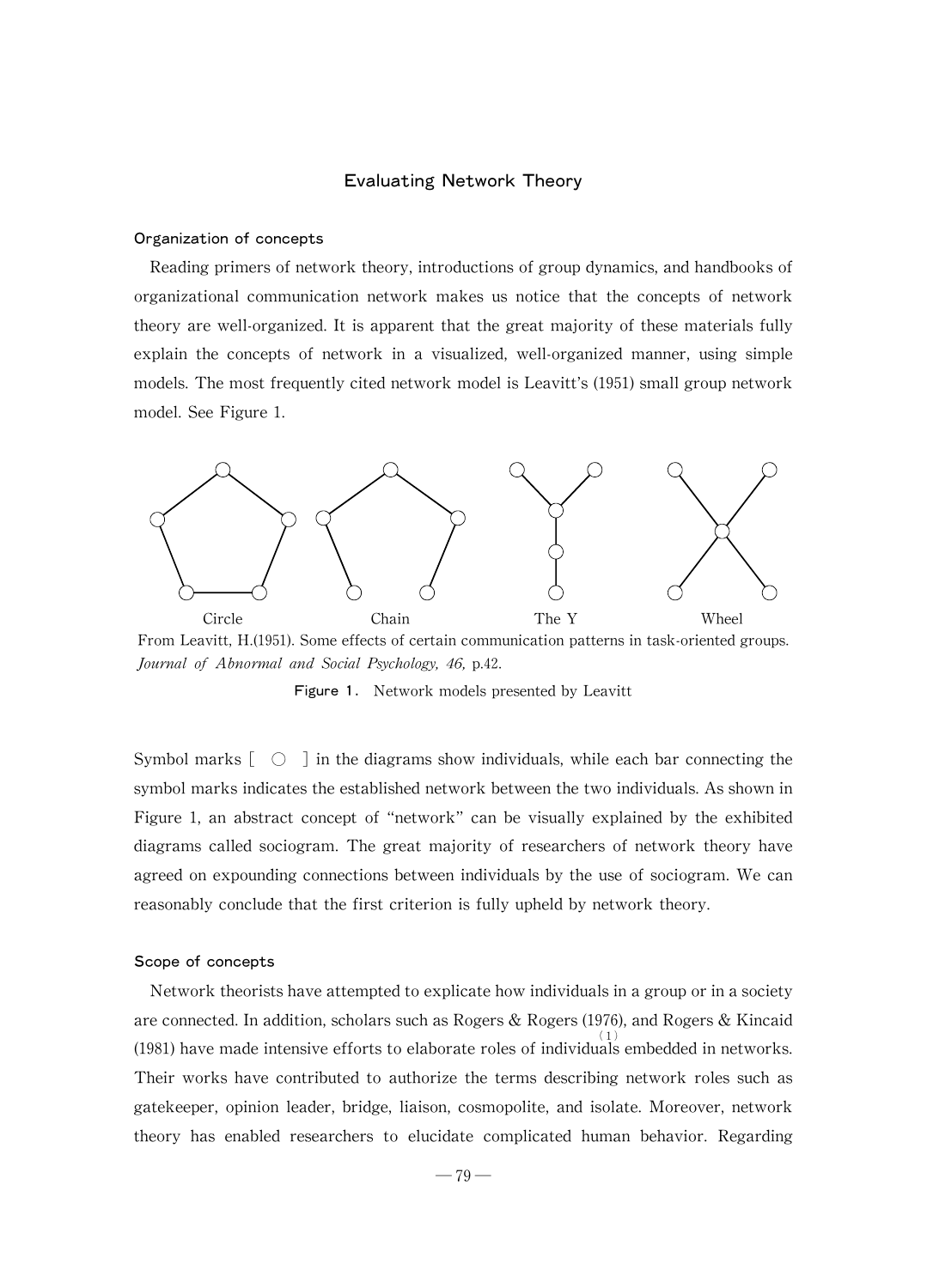network as independent variables, dependent variables, and intervening variables, researchers have tried to demonstrate the reasons why individuals embedded in a specific network employ a patterned behavior. It is fair to say that network theory has succeeded in describing more than a single concept.We can reasonably assure that network theory meets the second criterion.However, the authors assume that further research should be needed to investigate cognitive and affective aspects concerning network role, for the studies of network role so far have with the subject mainly from a functional viewpoint.

#### Summary of concepts

Since the 1930s, a considerable number of scholars have made constant efforts to refine network theory, including its theorizing, definition of concepts, and its applicability, introducing new concepts into the theory. Table 3 indicates the overall summary of communication studies on network theory.

| Studies regarding              |       |                             |
|--------------------------------|-------|-----------------------------|
| network as metatheory          |       |                             |
| Moreno $(1934)$                | 1930s |                             |
| Moreno (1940)                  | 1940s |                             |
|                                |       |                             |
| Studies regarding              |       | Studies regarding           |
| network as general             |       | network as cross-cultural/  |
| communication theory           |       | intercultural               |
|                                | 1950s | communication theory        |
| Bavelas (1950)                 |       |                             |
| Leavitt $(1951)$               |       |                             |
| Blau (1954)                    |       |                             |
| Homans $(1958)$                |       |                             |
|                                |       | Mitchell (1959)             |
|                                | 1960s |                             |
|                                |       | Gans (1962)                 |
|                                |       | Barth (1963), Vogel (1963)  |
| Coleman (1966),                |       |                             |
| Coleman, Katz, & Manzel (1966) |       |                             |
| Lawrence $&$ Lorsch (1967)     |       |                             |
|                                |       | Bar-Yoseph (1968)           |
| Barnes (1969), Harary (1969)   |       | Barth (1969)                |
|                                | 1970s |                             |
| Davis (1970)                   |       | Shuter (1970), Ayabe (1970) |
| Lorrain $&$ White (1971)       |       |                             |
|                                |       |                             |
|                                |       |                             |

Table 3 The vicissitudes of network studies since the 1930s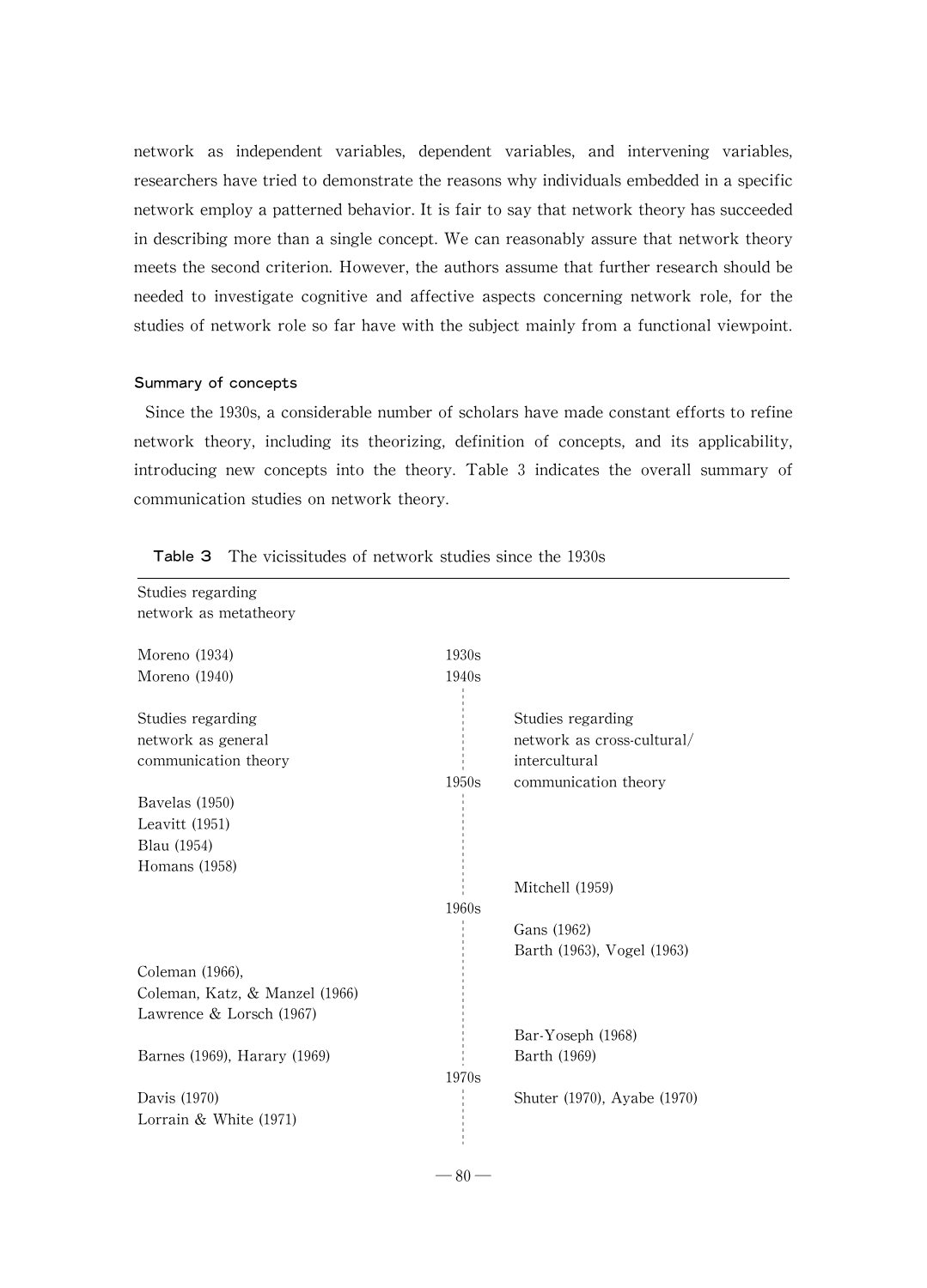Boissevain & Mitchell (1973) Granovetter (1973) Laumann (1973) Mears (1974) Burt (1975) Rico-Androdos (1975) MacDonald (1976) Burnstein (1976) Rogers & Rogers (1976) Kincaid & Yum (1976)

Blau (1977) Yamakura (1977) Schwartz & Jacobson (1977) Burt (1978) Sailer (1978) Wolfe (1978) Alba (1978) Korzeny& Farace (1978) Freeman (1979) Jablin (1979)

Burt (1980) Farace & Mabee (1980) Bernard & Killworth (1980) Aldrich & Whetten (1981) Tichy (1981) Rogers & Kincaid (1981) Sato (1981) Cook (1982) Granovetter (1982) Deal & Kennedy (1982) Lin (1982) Lincoln (1982) Knoke & Laumann (1982)

Burt (1983) Feldman & Brett (1983) Rogers (1983) Yum & Wang (1983) Laumann (1983) McCallister & Fischer (1983) Imai (1984) Moore & Alba (1982) Eisenberg,Monge,& Farace (1984) Eisenberg,Monge,& Miller (1984) Fombrun (1986) Imai (1986) Kaneko (1986) Sato (1986) Krankhardt & Porter (1986) Monge & Contractor (1987) Mizuruchi (1987) Sato (1987) Imai & Kaneko (1988) Kaneko (1988) Kanai (1988a) Kanai (1988b) Brown (1989) Karino (1989) Kanai (1989)

Hiramatsu (1990) Kanai (1990) Hioki (1991) Cook & Whitemeyer (1992) Krankhardt (1992) Nohria (1992) Wolfel (1993) Yamakura (1993) Galaskiewicz & Wasserman (1994) Okumura (1994) Marsden & Friedkin (1994) Sudou (1995) Yasuda (1995) Otani (1995)

Kincaid (1972)

Boissevain (1974) Granovetter (1974) Soissevain (1974) Mayer & Mayer (1974)

Rogers & Shoemaker (1976)

#### 1980s

Moore & Alba (1982)

Blair,Roberts,& McKechnie (1985) Barnett & Rice (1985) Richards (1985)

# 1990s

Ibarra (1993) Rice (1993) Shimada (1993) Wellman & Tindall(1993) Knoke (1994) Kumon (1994) Miyamoto,morishita & Kimizuka (1994)

> Takada, Mintz, & Schwartz (1996) Yasuda (1996)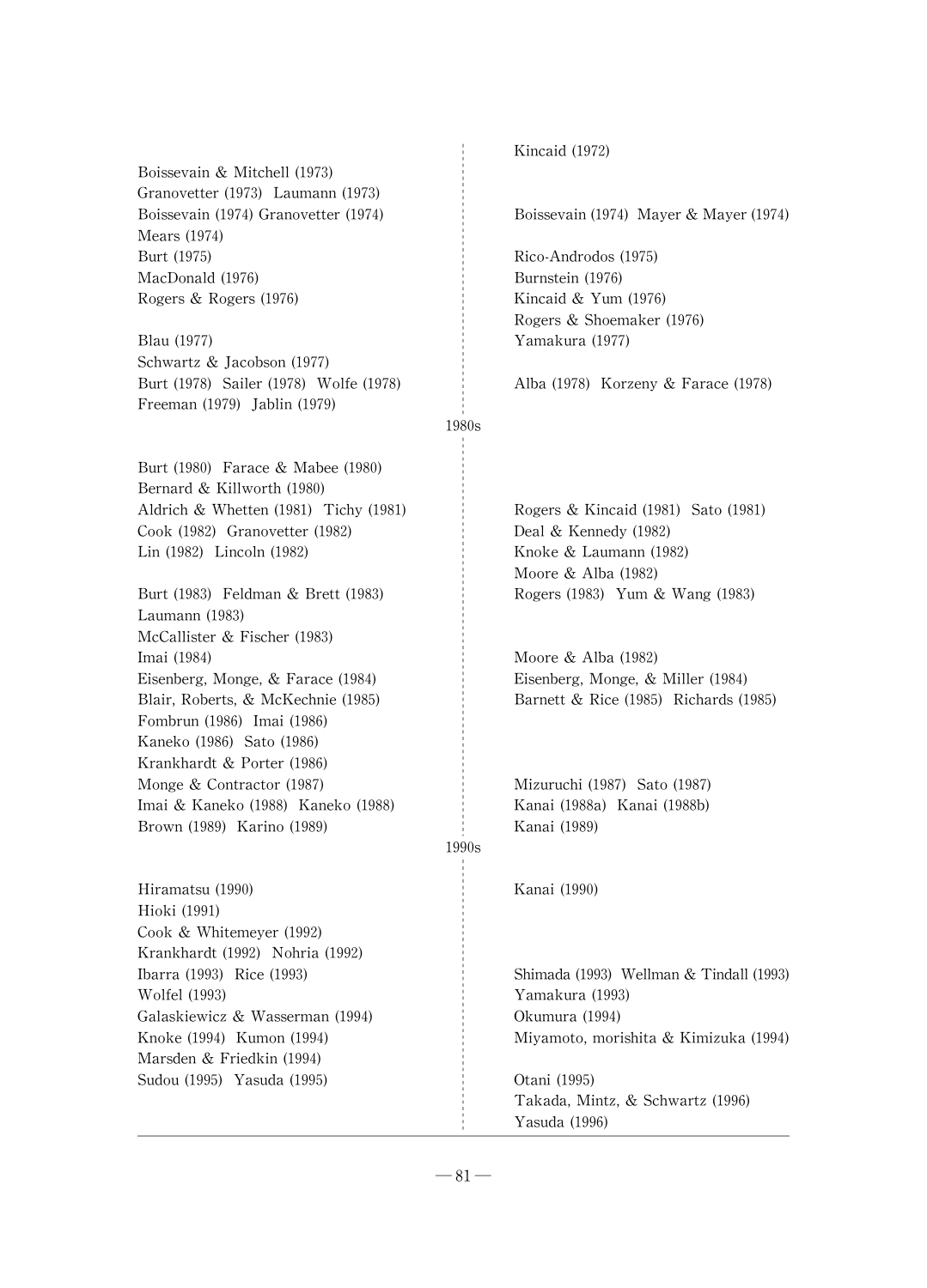The studies listed on the left side of Table 3 regard network theory as general communication theory. The majority of them take on an inductive character. In other words, those listed have contributed directly or indirectly to the theorization of network paradigm. On the contrary, studies categorized into the right side of Table 3 regard network theory as cross-cultural/ intercultural communication theory. The majority of them take on a deductive character. These are the examples of practical application of network theory.

Among these studies in the table, the studies conducted by Moreno (1934), Bavelas (1950), Leavitt (1951), Granovetter (1974), and Rogers  $\&$  Rogers (1976) directly served to theorize network paradigm. These masterpieces concerning network studies have helped researchers to conduct heuristic studies, which has conduced to the refinement of network theory. It can be said that current network theory does exist, owing to its constant refinements given by a large number of studies presented above. It can also be said that network theory sufficiently fulfills the third criterion.

#### Focus of concepts

Our discussion regarding the third criterion has shown that a large quantity of network studies have so far been conducted. In addition to the works of scholars, since the 1980s, General Social Survey (GSS), one of the most large-scale social surveys in the United States, has started to employ network questionnaires in its question items. This indicates that network theory has remarkably attracted public attention. We can infer from the facts that the theory provides significant concepts which deserve special attention.

#### Clarification of concepts

Network theory suggests a notion that individuals are born into social networks; they communicate with each other, play a peculiar role, and make decisions within social networks in which they are embedded. In other words, network theory serves to explain interconnectedness among individuals, that is, our everyday interactions. We can apply the theory to our everyday lives in every context including our family life, school life, and organizational life. Some scholars tested the theory in the laboratory settings, especially in its initial stage of theorizing in the 1950s. However, the great majority of the researchers have applied the theory in our everyday lives. Network theory has served as an excellent analytic tool for researchers to examine common communication phenomena in our everyday lives. Therefore, it can be deduced that the theory satisfies the fifth criterion.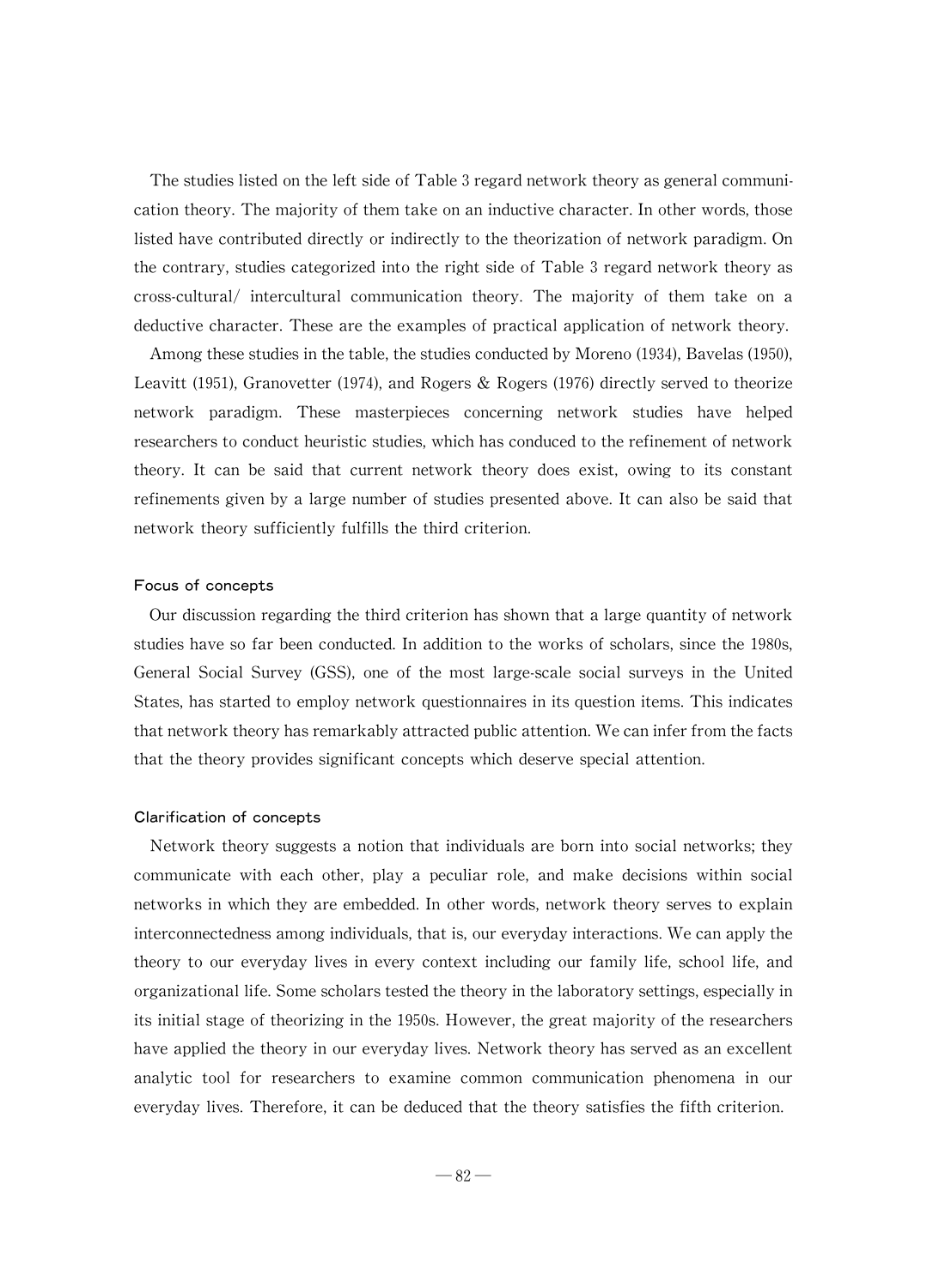#### Parsimony of explanation

Network theory tries to illustrate patterned connections among individuals in a very simplified manner, focusing upon who sends messages to whom. The linking pattern among individuals, as noted earlier, is represented in a sociogram. In this sense, it seems that network theory fulfills the sixth criterion. However, one may say that explaining human connections with sociograms fails to grasp a number of significant items of information about the connections except one item "who sends messages to whom." For instance, sociograms fail to depict the contents of messages, how messages were communicated (i. e., directly or indirectly), and cognitive phases of the connection, that is, how the connected individuals regard each other (i.e., friends or temporary acquaintances). Although network theorymeets the sixth criterion, it is also patent that network theory needs more refinement to overcome the weak points referred to above.

#### Heuristic

A numerous number of studies pertaining to network theory have so far been done. In Table 3, which was presented earlier, the authors summarized 111 studies regarding network theory. It should be noted that these works are nothing but the small part of the iceberg that shows above the surface. This fact tells the heuristic character of network theory. As stated before, the theory enables scholars to conduct network researches in any context. Moreover, network theory serves as a multi-purpose analytic tool to investigate not only human connections but also interconnectedness of every tangible and intangible objects. For example, a natural scientist may employ a network view of thinking to explain the relationships among different kinds of atoms. Likewise, a linguist may use a sociogram to illustrate the relationships among words in a language. This flexible character of network view of thinking is one of the reasons why network theory has stimulated researchers in various kinds of academic fields into heuristic network studies.With this, the seventh criterion can be fully supported by network theory.

#### Testable

Network theory has subjected itself to verification and falsification of the theory. As noted earlier, network theory was originally produced as general communication theory in its initial stage of theorizing, especially in the 50s and the 60s. It was achieved by scholars such as Bavelas (1950) and Leavitt (1951). These researchers attempted to discover universal rules of human interaction especially in a laboratory setting. Afterwards, researchers such as Barth (1969), Rogers & Kincaid (1981), and Yum (1982) tried to verify the theory in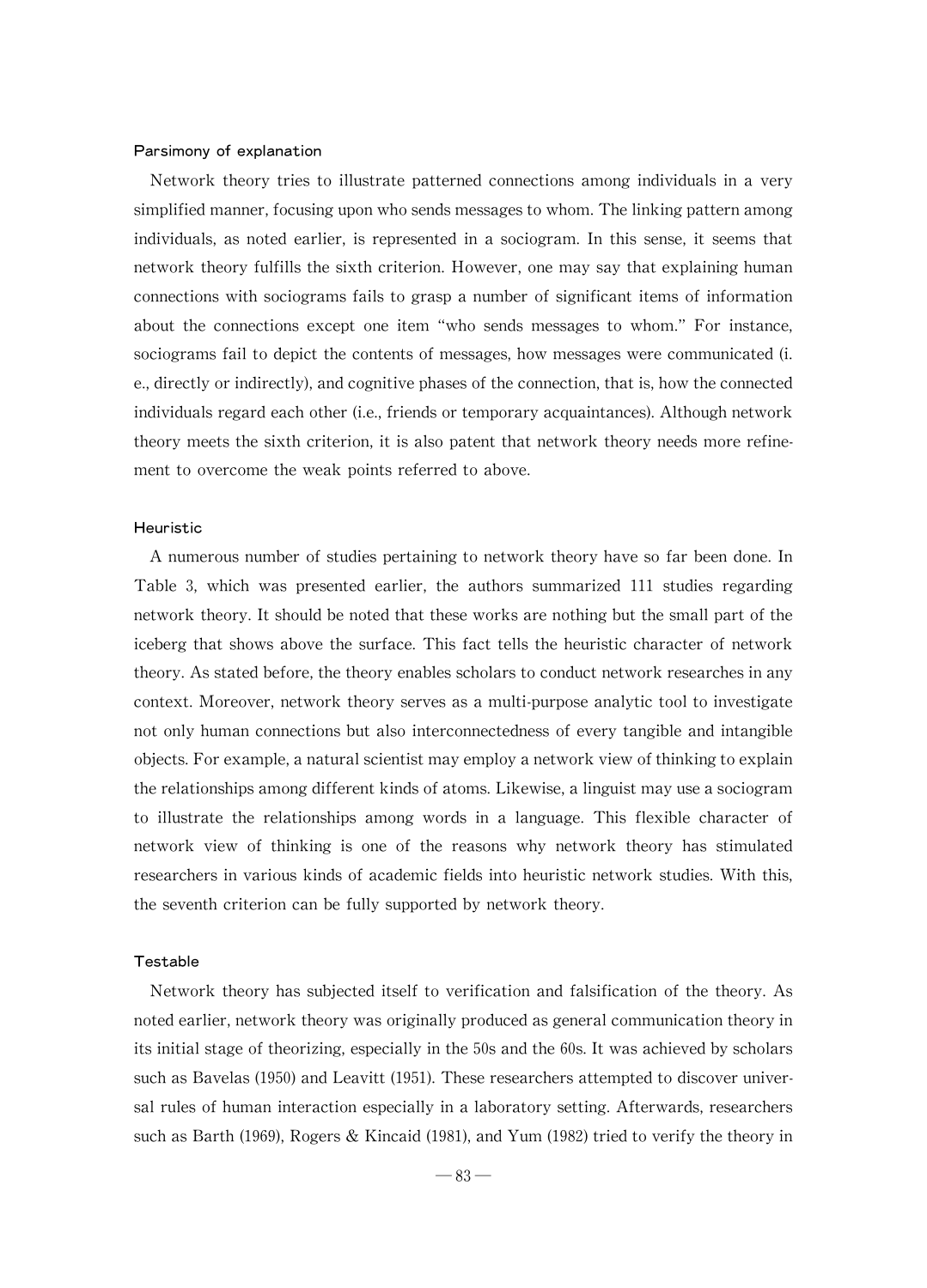cross-cultural and intercultural settings, in the 70s and the 80s. Some researchers have verified the theory and have pointed out its usefulness, based on both qualitative and quantitative data. Network theory has also met a number of criticisms. It has, however, positively integrated criticisms against the theory, transforming them into the refinement and improvement of the theory. Seeing that network theory still evolves at the beginning of 21st century through verification and falsification, we can conclude that the theory satisfies the eighth criterion.

#### Anticipatory

Network theory does not negate a researcher's anticipation. For example, it is possible for a researcher to draw a hypothetical network structure without conducting a research. The works of Harary (1969) and Burt (1980) are typical examples of hypothetical level of inquiry. However, seeing that the majority of network studies attempt to figure out network patterns among individuals or network roles of individuals without drawing hypotheses, it seems fair to say that network theory does not positively accept anticipation of researchers. Besides that, results of some network studies show that two researchers sometimes acquire quite different network data and draw different conclusions, even if they enter the same research setting. Therefore, it can be inferred that network theory does not fully fulfill the ninth criterion.

#### **Observable**

Observability is one of the strongest points of network theory. Based on network data, both qualitative and quantitative, researchers are able to visualize connections among individuals which are intrinsically invisible. Network theory enables researchers to represent invisible human interactions in an observable sociogramic form.It is all right to say that network theory meets the final criterion. However, as pointed out in our discussion of the sixth criterion "Parsimony of explanation,"sociograms are able to illustrate limited phases of human connection, that is,who sends messages to whom. The authors assume that further improvement is needed to visualize invisible factors (i.e., how messages were communicated, and how the connected individuals regard each other).

#### Summary

Having made an evaluation on network theory employing the ten criteria, we can now summarize the strong and weak characters with respect to the theory. Our discussion made it clear that network theory satisfies seven of the ten criteria. Among the ten criteria, it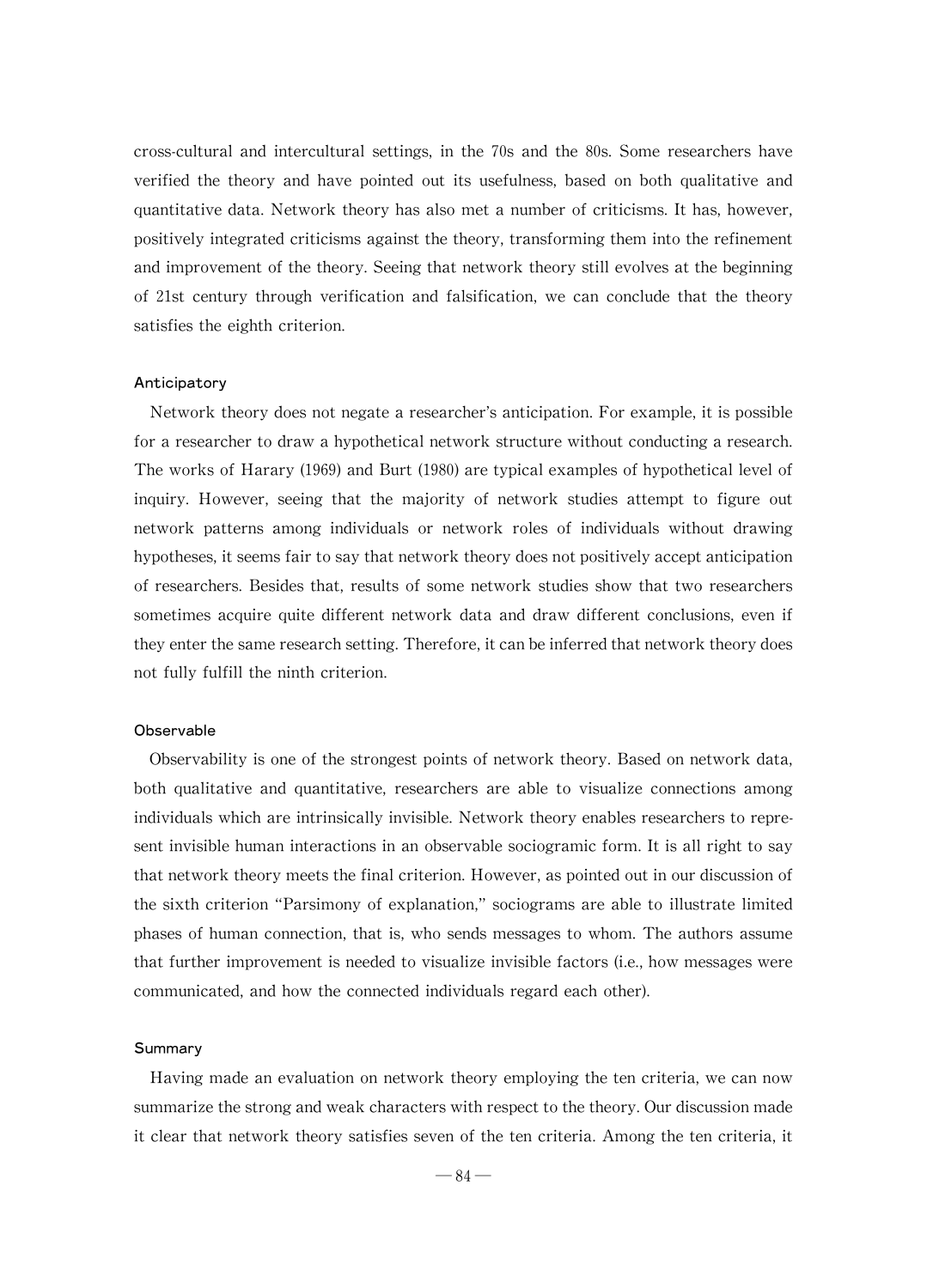becomes apparent that network theory especially excels in the following three criteria: organization of concepts, summary of concepts, and heuristic. To sum up, network theory has the following strong points. First, the theory enables researchers to explain the concept of "network,"which is relatively abstract and intangible, in a clearly visualized, wellorganized manner, using simple models called sociogram. This is the strongest aspect of the theory. Without models, a theory cannot be persuasive in its explanation. Second, the theory helps researchers to clarify the concepts in relation to human connection with authorized terms. For example, no scholars would interpose an objection to use the terms such as network, opinion leader, and social network. Constant and intensive efforts made by a considerable number of network scholars have contributed to authorize the terms regarding network theory. The third strong point of network theory is its heuristic character, which shares a complementary relationship with testability. Recall the author' s earlier indication that 111 studies in Table 1 are nothing but the small part of the iceberg that shows above the surface. This fact displays the heuristic and testable character of network theory. These two characteristics have led researchers to devote themselves to network studies.

On the other hand, network theory has the following weak points. First, it fails to grasp a number of significant items of information about human connections except one item "who sends messages to whom." As mentioned earlier, it is common for the great majority of network researchers to use sociograms when they explain the linking patterns of individuals. However, sociograms fail to depict the details of messages, how messages were communicated (i.e., directly or indirectly), and cognitive phases of the connection, that is, how the connected individuals regard each other (i.e., friends or temporary acquaintances). The second weak point of network theory is its instability of the results. As we have said, network theory does not positively accept anticipation of researchers. The review of the network studies indicates that two researchers sometimes acquire quite different network data and draw different conclusions, even if they enter the same research setting. This tells us that human network is not static, but dynamic, which often falsifies researchers' anticipation. Having done with our evaluation on network theory, we will now proceed to an evaluation on constructivism.

# Evaluating Constructivism

#### Organization of concepts

Unlike network theory, constructivism focuses on the inner structure of human cognition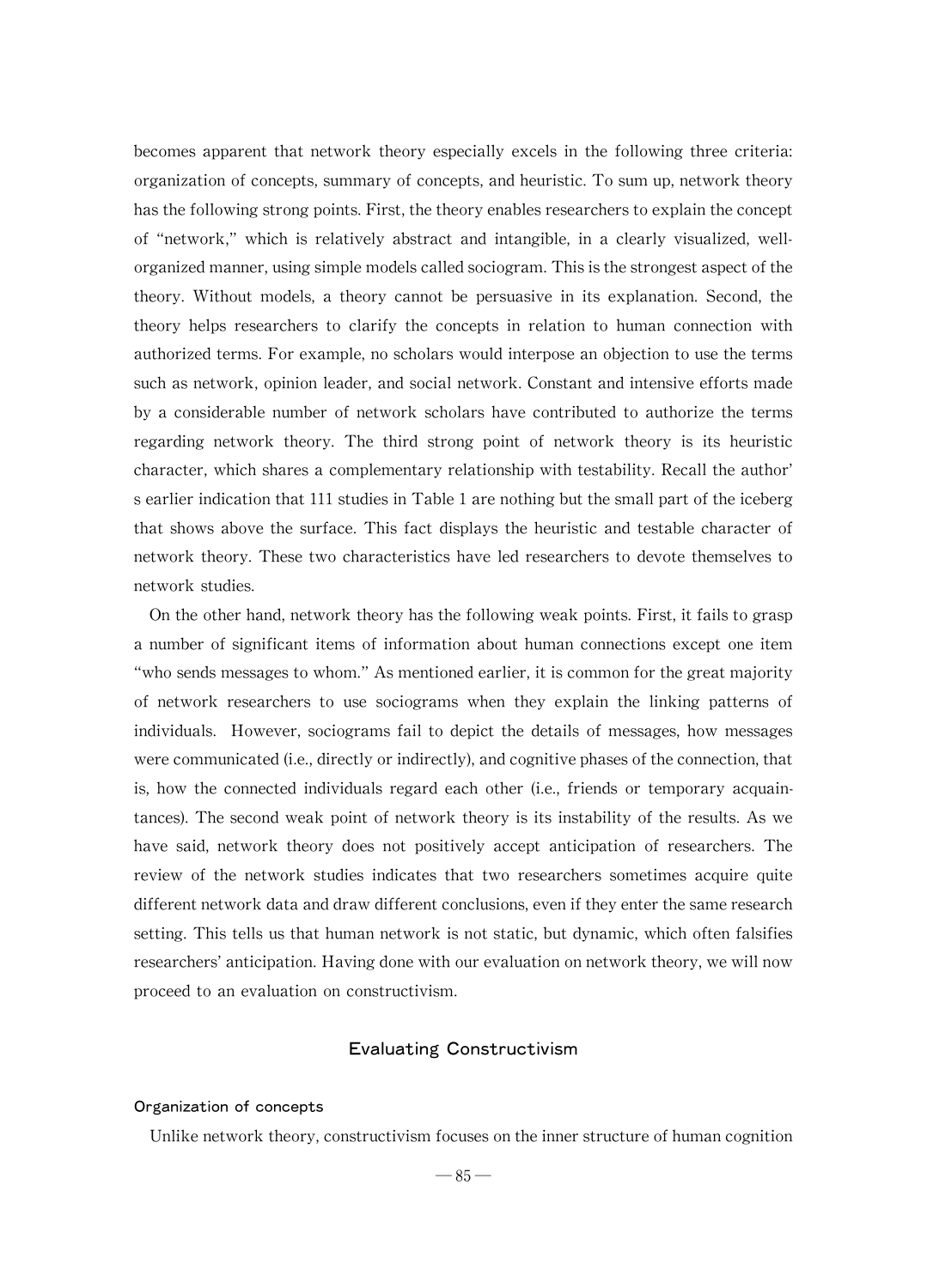and its influence on human behavior including communication. Neuliep (1996) summarizes the notion of constructivism as follows:

Central to the constructivist theory is the principle that human behavior is guided and directed by cognitive (i.e., mental) processes called interpretive schemes. ... Interpretive schemes are composed of personal constructs. According to the theory, people do not directly experience reality but perceive and filter it through personal constructs. (p.199)

As the assumptions presented above imply, constructivists attempt to figure out the mechanism of how an individual's cognitive system influences on his or her communicative behavior. Constructivists assume that an individual's cognitive system dynamically changes, from simple to complex. One may say that something profound can be found in the assumptions, however, it cannot be denied that the basic notions expressed by constructivists are relatively too abstract, complicated, and hard to grasp. Furthermore, contrary to network theorists, no constructivists have ever exhibited pictorial models to explain the concepts of constructivism such as interpretive schemes, personal constructs, and cognitive complexity. This is the weakest point of this theory. These facts make us become aware that the concepts related to constructivism are not fully well-organized. We can reasonably conclude that the first criterion is not sufficiently supported by constructivism.

#### Scope of concepts

Constructivists have made efforts to elucidate the relationship between cognitive complexity and its influence on human behavior.The theorists regard the former as independent variables, and the latter as dependent variables. For example, constructivists assume that an individual with simple cognitive systems is likely to send simple messages, while an individual with complex cognitive schemes tends to transmit complex messages. Moreover, the theory attempts to examine cultural influence on individuals'cognitive schemes (although few researches based on constructivism have so far been conducted in corsscultural or intercultural settings). It is fair to say that constructivism deals with more than a single concept. It seems, therefore, clear that constructivism fulfills the second criterion.

#### Summary of concepts

It has been only a few decades since constructivism was introduced into the field of communication studies. The concept of constructivism was originally brought into the field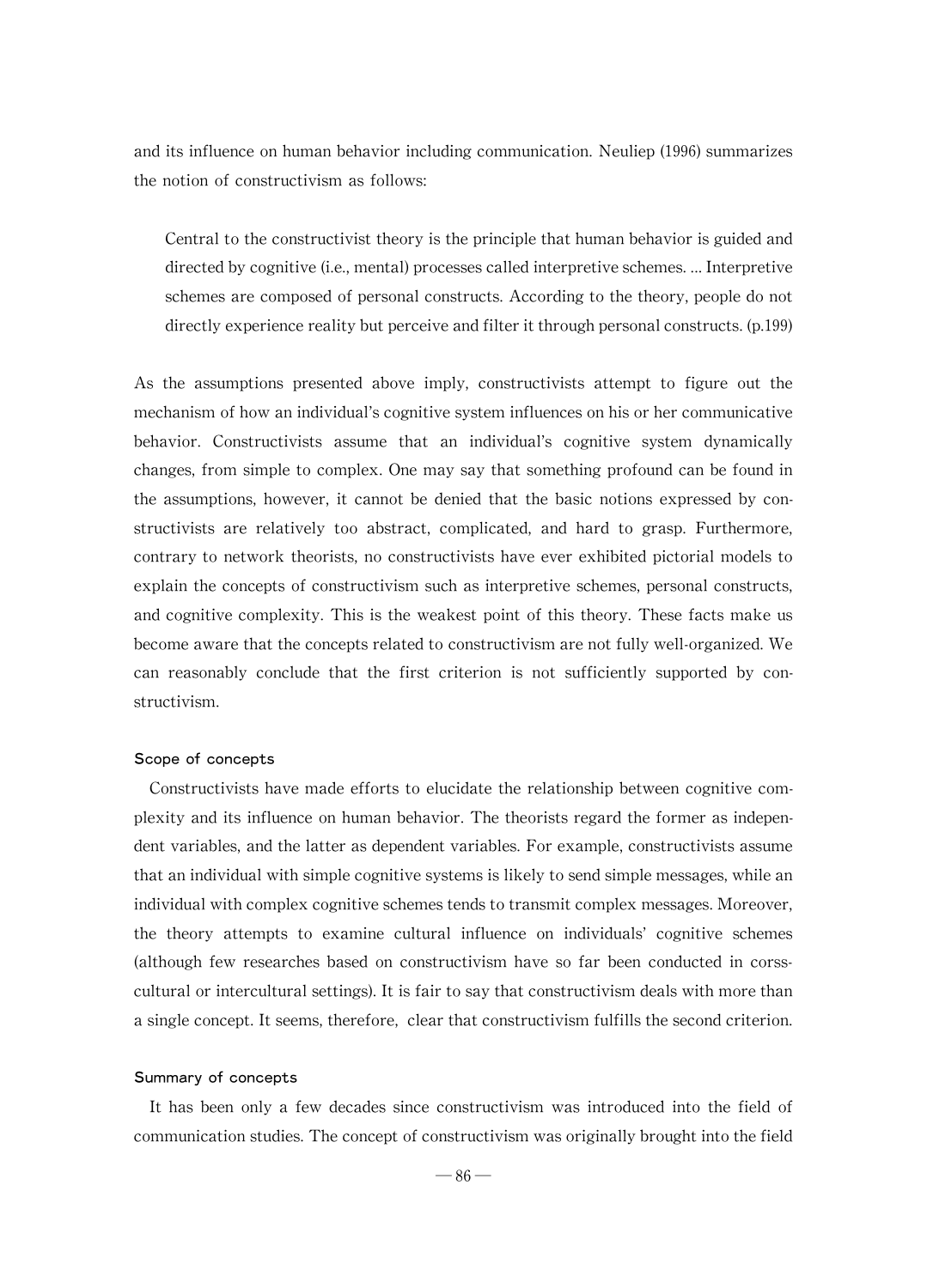of communication studies by Delia (1976), referring to the works of Kelly (1955) and Crockett (1965). Scholars such as O'Keefe and Burleson followed the theory. Table 4 shows the historical flow of communication studies concerning constructivism.

|                                   | 1950s |                                       |
|-----------------------------------|-------|---------------------------------------|
| Kelly (1955)                      |       |                                       |
|                                   | 1960s |                                       |
| Crockett (1965)                   |       |                                       |
| Studies regarding                 |       | Studies regarding                     |
| constructivism as general         |       | constructivism as cross-cultural/     |
| communication theory              |       | intercultural<br>communication theory |
|                                   | 1970s |                                       |
| Delia (1972)                      |       |                                       |
| Delia, Clark & Switzer (1974)     |       |                                       |
| Delia (1976)                      |       |                                       |
| Delia (1977) Clark & Delia (1977) |       |                                       |
| Delia & Clark (1977)              |       |                                       |
| O'Keefe & Delia (1979)            |       | Delia, Kline, & Burleson (1979)       |
|                                   | 1980s |                                       |
| Hale (1980)                       |       |                                       |
| O'Keefe, $&$ Sypher (1981)        |       |                                       |
| Applegate (1982) Hale (1982)      |       |                                       |
| Delia, O'Keefe, & O'Keefe (1982)  |       |                                       |
| O'Keefe & Delia $(1982)$          |       |                                       |
| O'Keefe (1984)                    |       |                                       |
| Hale (1986) Burleson (1987)       |       |                                       |
| O'Keefe (1988)                    |       |                                       |

Table 4 The vicissitudes of studies related to constructivism since the 1950s

What the table makes clear is that constructivism is still in its initial stage of theorizing. As indicated in the table, few attempts have ever been made by scholars to test the usefulness of the theory in intercultural or cross-cultural settings. As Applegate & Sypher (1988) point out, constructivists insist that "what is needed is not a theory of intercultural, cross-cultural, or interracial communication" (p. 41). It seems obvious that further researches will be needed for the maturity of constructivism. We can infer from these that constructivism does not sufficiently satisfy the third criterion.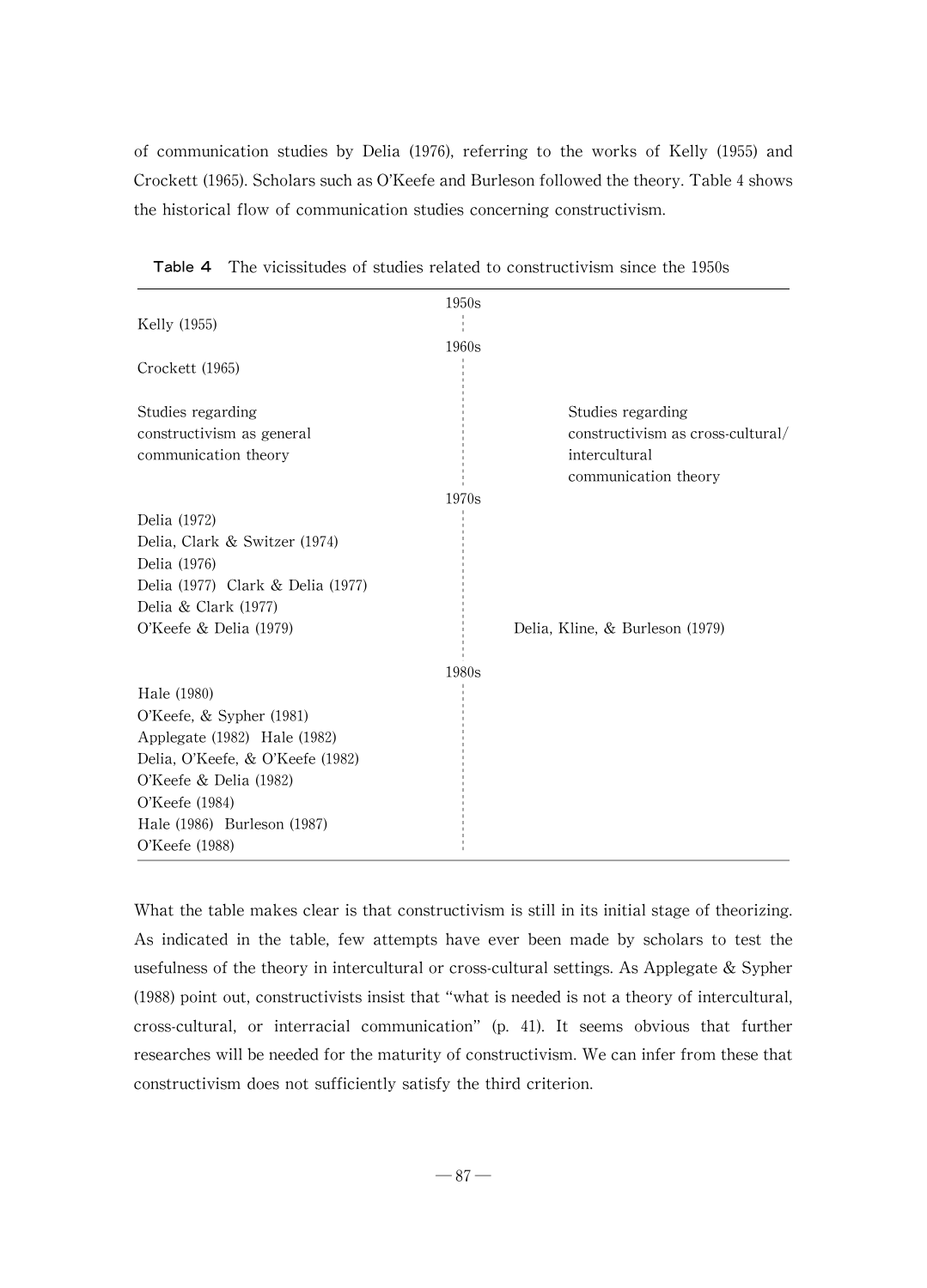#### Focus of concepts

In our previous discussion pertaining to the third criterion, the authors have implied that the quantity of studies about constructivism is not sufficient. We cannot, thus, conclude that the notion of constructivism is widely appreciated by communication scholars. Furthermore, it seems that the basic notions expressed by constructivists are relatively too abstract and complex. Some scholars may find it difficult to comprehend the notion of constructivism,and advocate that the theory is not worth paying attention to. Nevertheless, it seems manifest that the theory provides the significant concepts which deserve special attention, for the theory deals with important elements such as human cognition. The authors would like to conclude that the theory fulfills the fourth criterion. However, we also would like to insist that more efforts must be done by constructivists to elaborate abstract and complicated terms of constructivism by using simple words or pictorial models accessible to non-constructivists.

#### Clarification of concepts

Applegate & Sypher (1988) demonstrate the basic standpoint of constructivism as follows: "what is needed is not a theory of intercultural, cross-cultural, or interracial communication, but at base, a coherent theory of communication whose focus of convenience encompasses the impact of historically emergent forms of group life on the various forms and functions of everyday communication"(p. 41). As stated in this quotation, constructivism direct its attention to our everyday communication. For example, the works of Delia and Clark (1977), Delia, Kline, & Burleson (1979), Hale (1982), and O'Keefe (1984) focused their attention on the subjects' everyday communication, from which they attempted to examine the relationships between cognitive complexity and communicative acts. Properly used, we can utilize constructivism as an excellent analytic tool to investigate our communicative behavior in our everyday lives. In this sense, it is appropriate to saythat the fifth criterion can be upheld by the theory.

#### Parsimony of explanation

Touched upon earlier, constructivism aims to explore the relationship between individuals'cognitive scheme and its influence on communicative behavior. In most cases, the results of practical researches are displayed in a numerical form as in Table 5.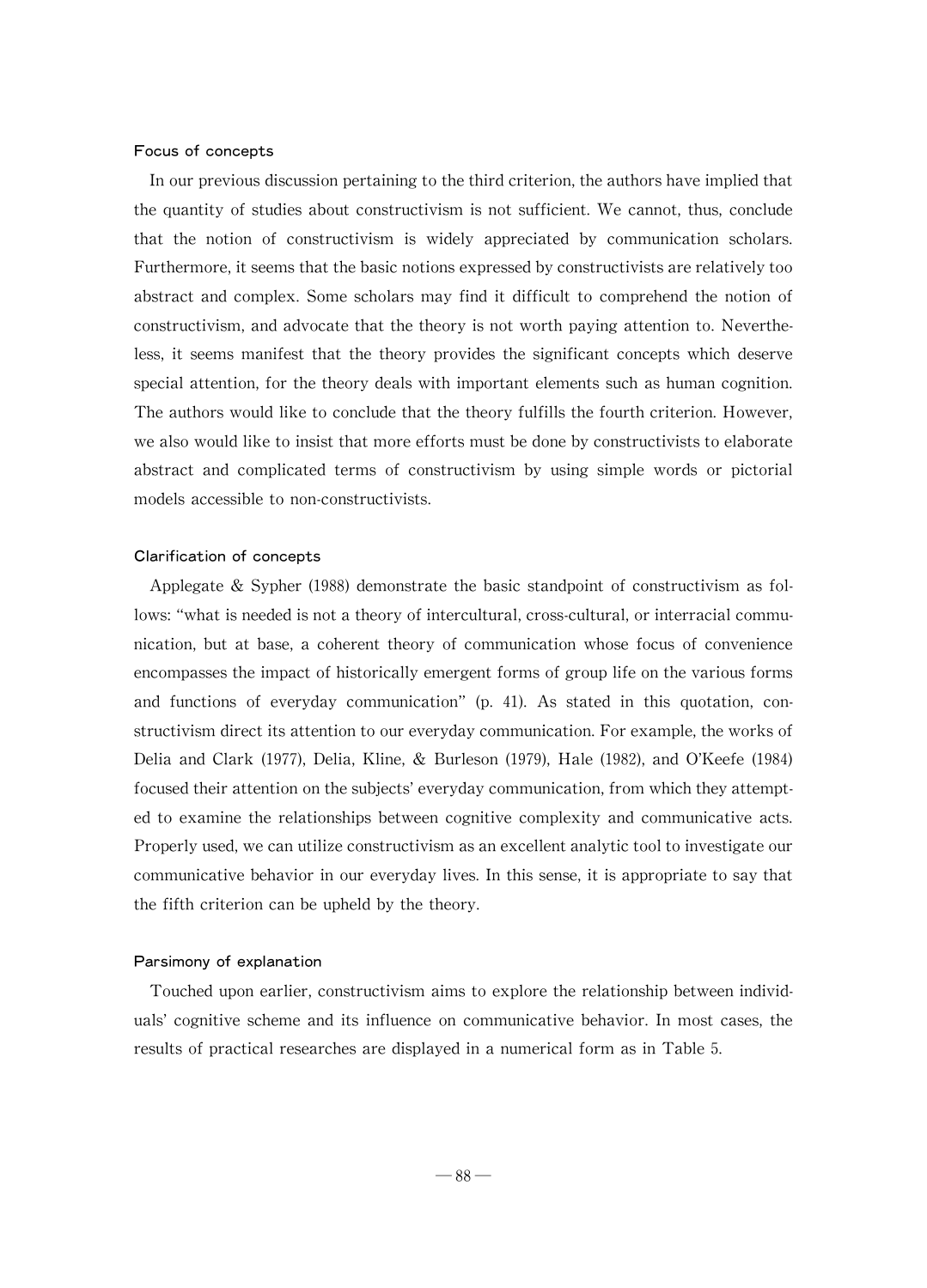| Age | Noncomplex | Complex |
|-----|------------|---------|
| 6   | 9.40       | 14.00   |
| 8   | 21.00      | 24.60   |
| 10  | 20.00      | 35.60   |
| 12  | 28.80      | 34.80   |

Table 5 Mean level of communicative adaptation for the age X cognitive complexity interaction

The table above was taken from Delia & Clark (1977, p. 334). In this research, the subjects were categorized into two groups according to their cognitive schemes. The noncomplex group refers to a group of subjects whose cognitive schemes are not complex, while the complex group refers to a group of subjects with complex cognitive schemes. Afterwards, the processes of cognitive development of the subjects were measured, which was displayed in the table. The numerals in the table positively relate to cognitive complexity; the larger the numerals, the more subjects' cognitive schemes become complex. It seems reasonable that constructivism succeeds in presenting cognitive development of the subjects in a simplified manner. In this regard, we can deduce that constructivism fully satisfies the sixth criterion.

#### Heuristic

As the second criterion indicates, constructivists do not direct their attention to intercultural communication or cross-cultural studies. This is one of the reasons why constructivism does not stimulate researchers outside of constructivists group into heuristic studies of constructivism. Contrary to network theory, constructivism cannot be utilized for various purposes. Constructivists should increase the range of its use, if they wish to be widely accepted by scholars outside of constructivists group. Conducting intensive researches in intercultural and cross-cultural settings may be a starting point. From taking these points into consideration, we cannot infer that the seventh criterion is upheld by constructivism.

#### Testable

Constructivists have employed an authorized survey method such as content analysis on conducting researches. In most cases, researchers of the theory measure the degree of respondents'cognitive complexity through the analysis of the descriptive documents written by the respondents being asked to describe something. In case the participants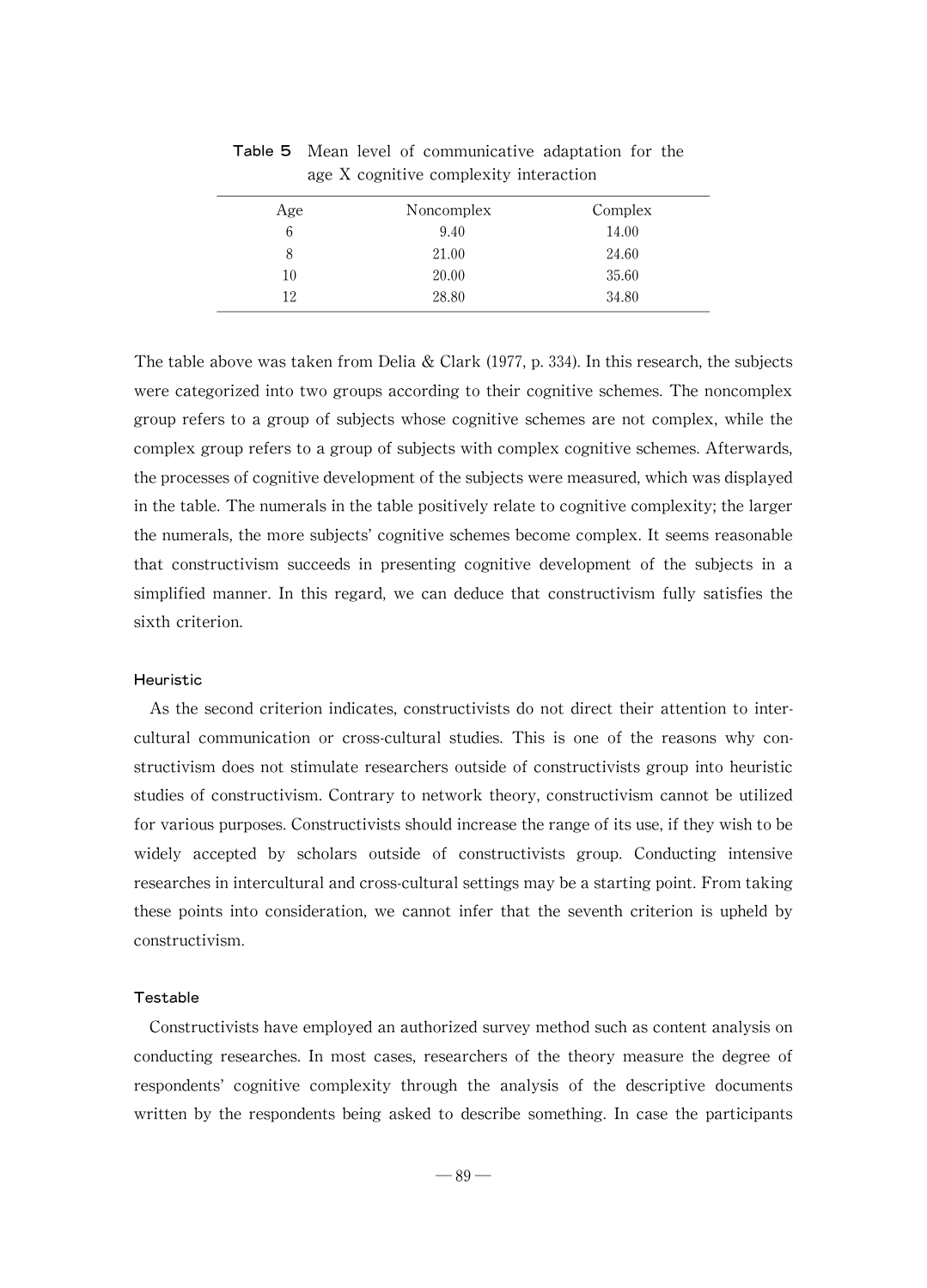depict the object (i.e., a person) with simple and concrete words (i.e., tall, fat), they are looked upon as people with noncomplex cognitive systems. On the other hand, the participants protlaying the same object with abstract words (i.e., honest, kind) are deemed as individuals with complex cognitive system. The transcribed data of interviews are also used. The survey method indicated above is far from complicated and easy to conduct. Therefore, it can concluded that the theory satisfies the eighth criterion.

#### Anticipatory

Constructivism aims at investigating the current state of cognitive schemes of an individual (i.e., simple or complex). Repeating this line of research allows researchers to present the processes of cognitive systems of an individual (and individuals) dynamically in a numerical form, as displayed in Table 5. To sum up, what constructivism goes for is to grasp the current status of the object, rather than verifying hypotheses antecedently drawn byresearchers.It seems that constructivism does not positivelyaccept researchers'anticipation. We can deduce from taking this into considerationthat constructivism does not match the ninth criterion.

#### **Observable**

Constructivists represent the developmental processes of individuals'cognitive systems in a numerical form, as shown in Table 5. It helps scholars to comprehend one aspect of cognitive system. However, it is manifest that this numerical form of representation fails to expound the notion of individuals' cognitive systems in a observable, clearly visualized fashion. This is one of the weakest points of constructivism. Constructivism, therefore, does not meet the final criterion. Further improvement is needed to satisfy this criterion. The authors assume that perception models given by Sitaram  $(1985)$  will help constructivists to express the notion of individuals' cognitive schemes in a visualized manner.

#### **Summary**

An evaluation on constructivism based on the ten criteria made it clear that the theory satisfies five of the ten criteria. Let us summarize the strong and weak aspects of the theory. Among the ten criteria, it became patent that constructivism specifically excels in the sixth criterion, namely, parsimony of explanation. To sum up, constructivism has the following strong points. First, constructivism enables researchers to explore individuals' cognitive schemes and their influence on communicative behavior, and to present the cognitive development of individuals in a simplified, numerical fashion.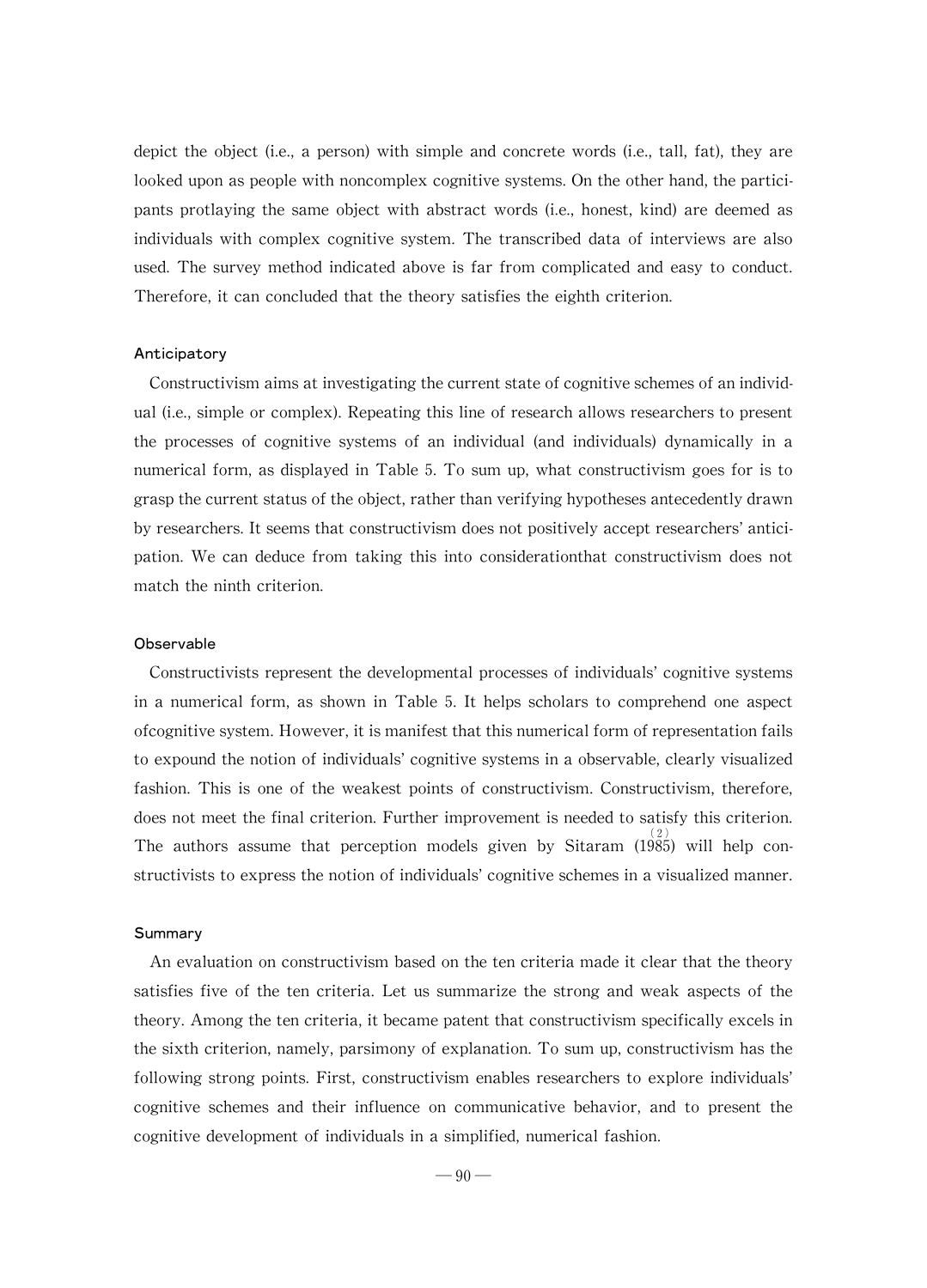Second, in addition to this point, the theory excels in testability. Constructivists have employed an authorized survey method such as content analysis, a method fully accessible to all researchers, to measure the degree of respondents' cognitive complexity on conducting researches. This accessibility is the second strong point of constructivism.

On the other hand, our discussion also made it clear that constructivism has the following negative points. First, no constructivists have so far succeeded in offering pictorial models to explain such concepts as interpretive schemes, personal constructs, and cognitive complexity,which leads to an impression that the fundamental notions of constructivism are abstract and hard to incomprehensible. Further improvement is needed to expound the notion of individuals' cognitive systems in a observable, clearly visualized manner.

Second, constructivism does not stimulate researchers outside of constructivists group into heuristic studies based on the theory. Because constructivists do not paytheir attention to intercultural communication or cross-cultural studies. However, it seems apparent that researchers are able to utilize the theory for various purposes in cross-cultural or intercultural settings. Given an example, it is possible for a linguist to illustrate different perception styles manifested in American and Japanese Sign Language,with reference to the theory. Such an analysis will help researchers to uncover the characteristics of cognitive system employed by the users of the two languages. Besides that, as the work of  $O'$ Keefe (1984) indicates, constructivism allows researchers to illustrate how individuals within a work group perceive other co-workers. It is possible to conduct this line of studies in cross-cultural or intercultural settings, which will stimulate researchers in various fields of communication studies to engage in heuristic studies of constructivism. At all events, constructivists should enlarge the range of its use beyond intracultural communication studies.

Lastly, constructivism is not suited for prediction. It seems clear that constructivism does not positively accept researchers'anticipation. The review of the related studies of constructivism shows that constructivism goes for investigating the current state of cognitive schemes of an individual, namely, what constructivism seeks is to grasp the present status of the object, rather than verifying hypotheses antecedently drawn by researchers.

# Conclusion

In this paper, we have reviewed network theory and constructivism based on the ten criteria for evaluation.Whole discussion presented here enabled us to discover the strong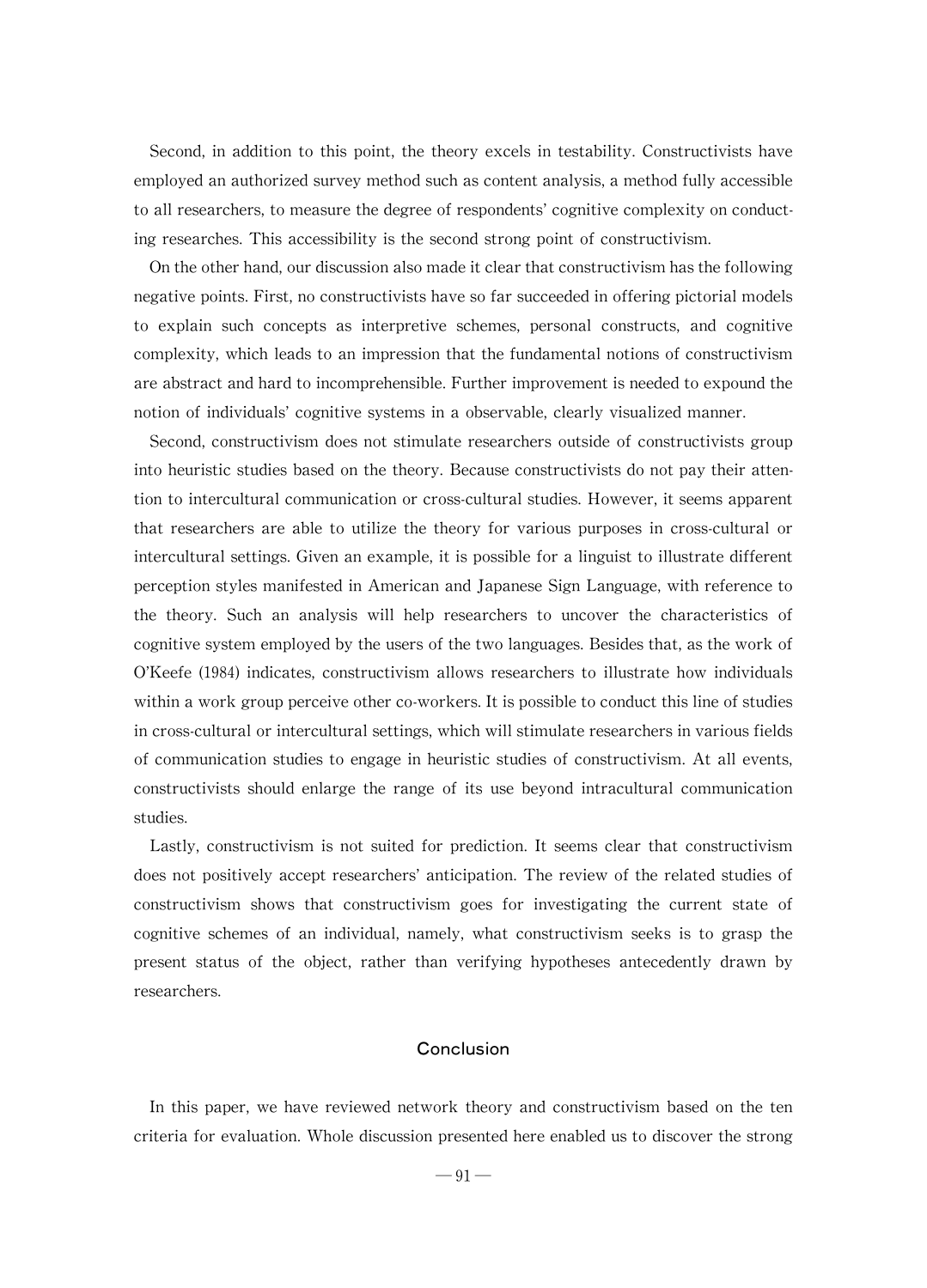and weak characters of the two theories. Finally, Table 6 indicates the results of our findings.

| Criteria related to explanation |                |                |
|---------------------------------|----------------|----------------|
|                                 | Network theory | Constructivism |
| 1. Organization of concepts     |                | ハ              |
| 2. Scope of concepts            |                |                |
| 3. Summary of concepts          | ⊙)             | ∧              |
| 4. Focus of concepts            |                |                |
| 5. Clarification of concepts    |                |                |
| 6. Parsimony of explanation     | Λ              |                |
| Criteria related to prediction  |                |                |
|                                 | Network theory | Constructivism |
| 7. Heuristic                    | 0              | $\times$       |
| 8. Testable                     |                |                |
| 9. Anticipatory                 |                | $\times$       |
| 10. Observable                  |                | $\times$       |

| Table 6 The strong and weak points of network theory and constructivism |  |
|-------------------------------------------------------------------------|--|
|-------------------------------------------------------------------------|--|

Note.  $\odot$  = fully satisfy the criterion

 $\bigcirc$  = satisfy the criterion

 $\Delta$  = mostly satisfy the criterion, but need more improvement, or

do not fully satisfy the criterion

 $\times$  = do not satisfy the criterion

First, it is not far from the truth to say that network theory is well-balanced. As displayed in Table 6, the theory fulfills seven of the ten criteria. In addition, a considerable number of scholars have made intensive efforts to refine network theorysince the 1930s, including its theorizing, definition of concepts, and its applicability. Such efforts by scholars have contributed to the maturity of the theory.

On the other hand, it cannot be inferred that constructivism is well-balanced, for the theory meets only half of the ten criteria as seen in Table 6. Furthermore, no constructivists have so far succeeded in providing pictorial models to explain the basic concepts of constructivism such as interpretive schemes, personal constructs, and cognitive complexity. It seems fair to say that the basic notions of the theory has not yet fully elaborated by scholars, which leaves us an impression that the concepts of constructivism are not whollywell-organized. Intensive efforts by constructivists must be done to refine the theory, including definition of basic notions, and its applicability. Without such efforts, the theorywould not reach its maturity.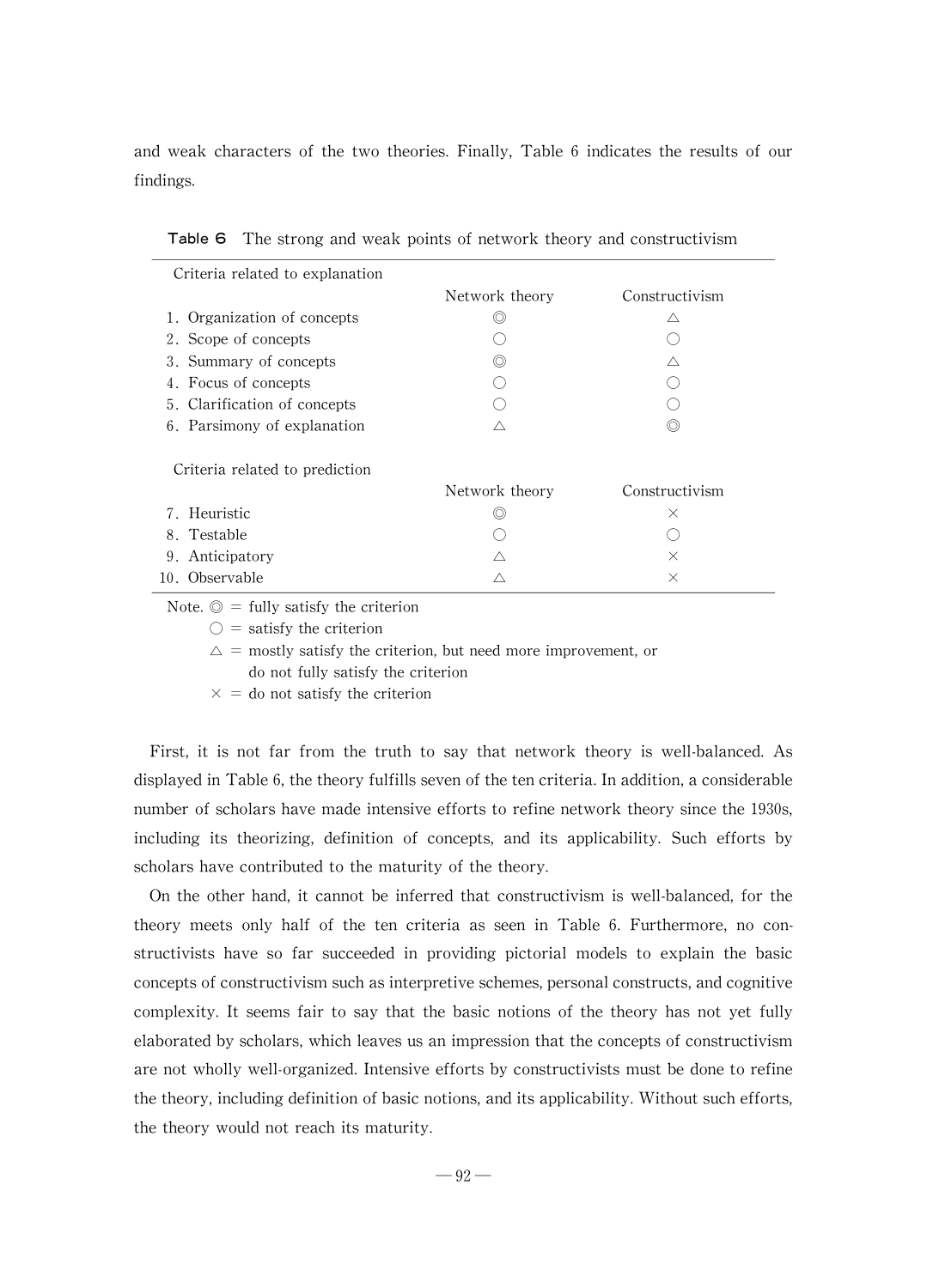Second, closer attention to the strong characters of network theory and constructivism makes us realize that we can conduct a rich and rewarding research with the employment of the two theories simultaneously. Recall that network theory excels in illustrating the linking patterns of individuals in a form of sociogram. However, sociograms fail to depict the cognitive phases of human connection, that is, how the connected individuals regard each other (i.e., friends or temporary acquaintances). To overcome this, we can utilize constructivism.Remember that constructivism enables us to figure out howan individual takes others. Suppose we conduct a research on American-based companies and Japanesebased counterparts, with the purpose of identifying the characteristics of employees' communicative behavior between the two sample groups.Combining network theoryand constructivism view of thinking will get us to understand various phases of communicative acts of the subjects. Network view of thinking will help us to display linking patterns of employees explicit in the two sample groups by drawing sociograms, as shown in Figure 2.



Figure 2. A hypothetical communication network model in a triadic setting

Besides this, conducting questionnaire survey applying to constructivism view of thinking will allow us to illustrate perception styles of employees in the two sample groups, as given in Table 7.

|                                 | . .                 |                     |                |                |                  |                 |           | -                   |                |
|---------------------------------|---------------------|---------------------|----------------|----------------|------------------|-----------------|-----------|---------------------|----------------|
|                                 | (A)                 | (B)                 | (C)            | (D)            | (E)              | (F)             | (G)       | (H)                 | (I)            |
| Japanese<br>company<br>$(n=55)$ | $\theta$<br>$(0\%)$ | $\theta$<br>$(0\%)$ | 7<br>$(6.3\%)$ | 1<br>$(0.9\%)$ | 36<br>$(32.1\%)$ | 7<br>$(6.3\%)$  | $(0.9\%)$ | $\theta$<br>$(0\%)$ | 3<br>$(2.7\%)$ |
| American                        | $\theta$            | $\theta$            | 4              | $\overline{0}$ |                  | $\overline{43}$ | 2         | $\theta$            |                |

Table 7 The hypothetical results of Questionnaire Item X by nationality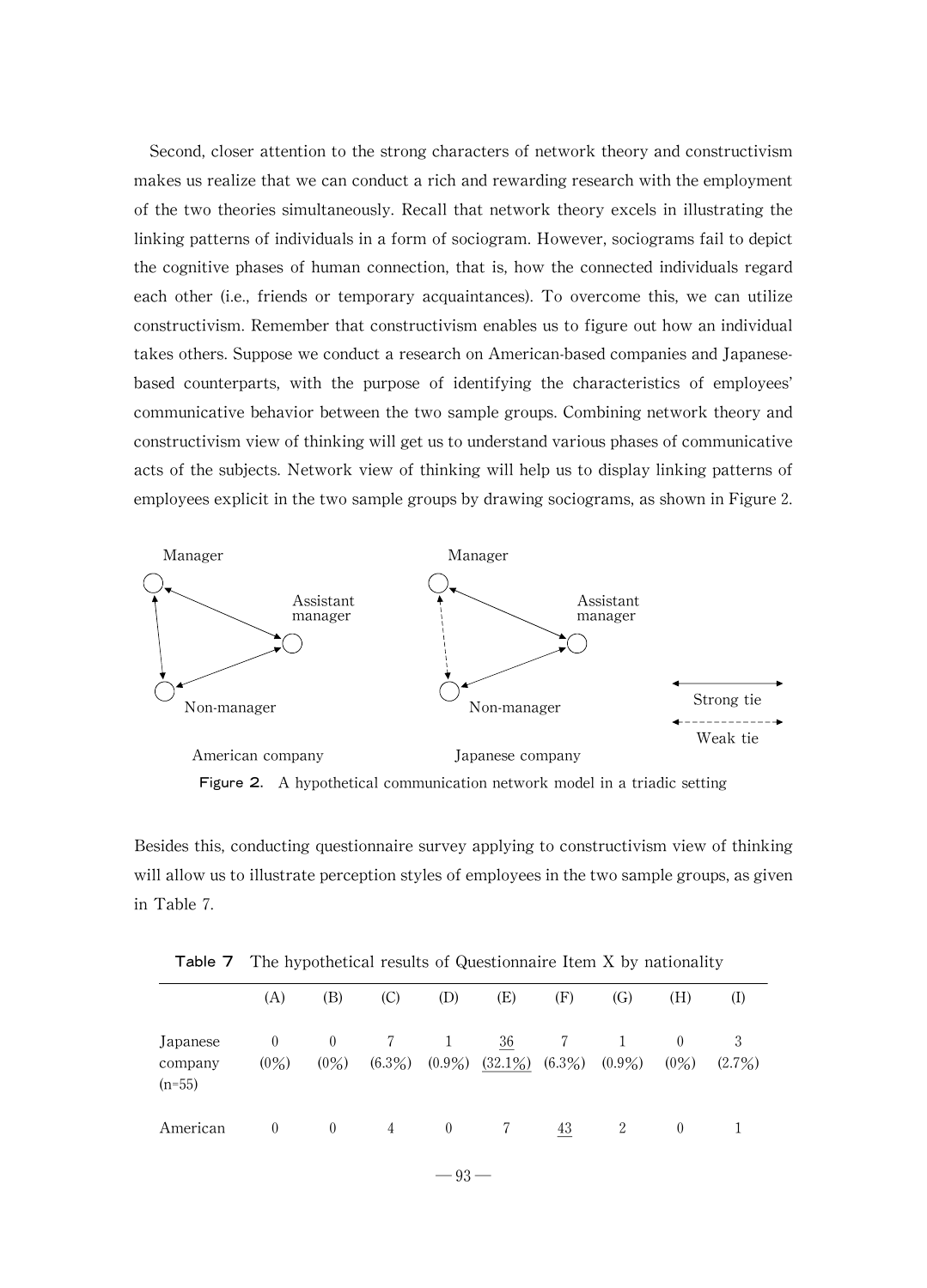| company<br>$(n=57)$                                                          | $(0\%)$                                                                    | $(0\%)$             | $(3.6\%)$ |    | $(0\%)$ $(6.3\%)$ $(38.4\%)$ $(1.8\%)$                    | $(0\%)$ | $(2.7\%)$ |
|------------------------------------------------------------------------------|----------------------------------------------------------------------------|---------------------|-----------|----|-----------------------------------------------------------|---------|-----------|
| Total<br>$(n=112)$                                                           | $\theta$<br>$(0\%)$                                                        | $\Omega$<br>$(0\%)$ | 11        | 43 | 50<br>$(9.9\%)$ $(0.9\%)$ $(38.4\%)$ $(44.7\%)$ $(2.7\%)$ | $(0\%)$ | $(3.6\%)$ |
| Note. (A)=Father (B)=Mother (C)=Brothers or sisters (D)=My sons or daughters | $(E)$ = Friends (F)= Temporary acquaintances (G)= Competitors (H)= Enemies |                     |           |    |                                                           |         |           |

 $(E)$ =Friends (F)=Temporary acquaintances (G)=Competitors (H)=Enemies  $(I) =$ Other  $X^2 = 48.609$  df = 8 p < 01

Our hypothetical questionnaire item asked the respondents to match their colleagues to one item among the following nine items in order to comprehend how employees perceive other co-workers:(A)Father (B)Mother (C)Brothers or sisters (D)Mysons or daughters (E) Friends (F) Temporary acquaintances (G) Competitors (H) Enemies (I) Other. Table 7 shows the results of the hypothetical questionnaire item X in a form of cross-total-table. The hypothetical results of the statistical analysis indicates that there is a significant difference regarding the item X between workers in Japanese and the U.S.companies at the significant level of .01 ( $X^2 = 48.609$ ,  $df = 8$ ,  $p < .01$ ). The results of the item question showed the respondents in American and Japanese companies perceive their co-workers differently. As shown above, it seems obvious that combining network theory and constructivism view of thinking will greatly help us to understand various phases of communicative acts of the target subjects.

In the present study, we have attempted to evaluate network theory and constructivism. Positive and negative points of the two theories were also elicited. Much has been said in our inquiry. However, our research draws several implications. First, we should evaluate the two theories with the employment of other criteria, which may lead us to reach a different conclusion. And, we also need to evaluate other theories, for the present study challenged only two theories. Second, further examinations are needed to grasp potential strong and weak points of the two theories we have studied. Although the authors concluded that network theory is well-balanced and constructivism is not, further investigation may lead us to notice potential weak points of the former and potential strong points of the latter. Third, it will be of great value for us to try to find the effective combination of two different theories, on conducting researches. As the authors pointed out, it seems apparent that combining network theory and constructivism view of thinking will greatly help us to understand various aspects of communicative acts of the target subjects. The authors also assume that it is possible to combine relational development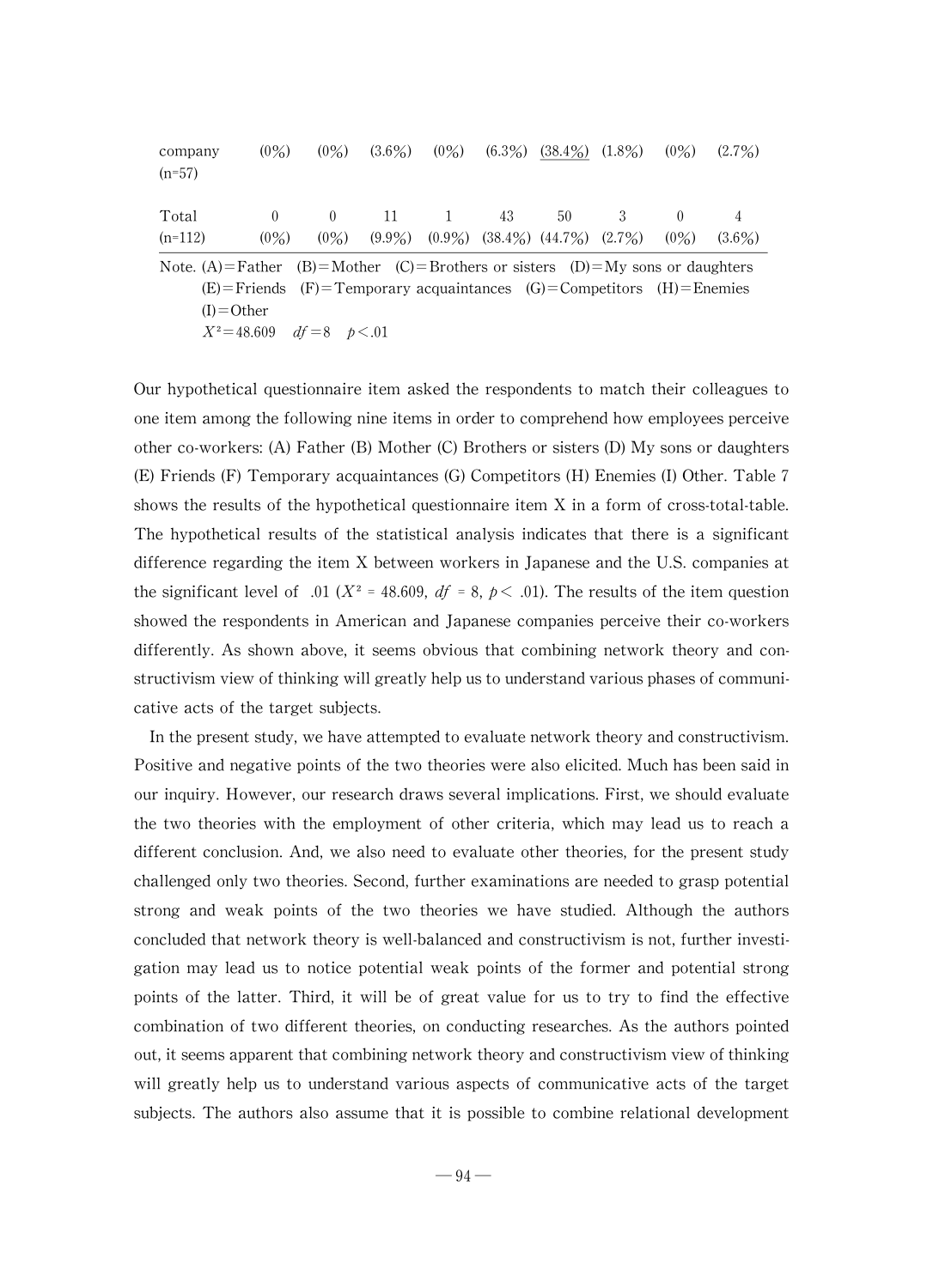theory and network theory, social exchange theory and constructivism.

#### Notes

(1) Rogers (1976, p. 133) explains the individual communication network roles as follows.

씗Gatekeeper> -an individual who is located in a communication structure so as to control the messages flowing through a communication channel





씗Opinion leader> -an individual able to informally influence other individuals' attitudes or overt behavior with relative frequency

씗Cosmopolite> - an individual who has a relatively high degree of communication with the system's environment

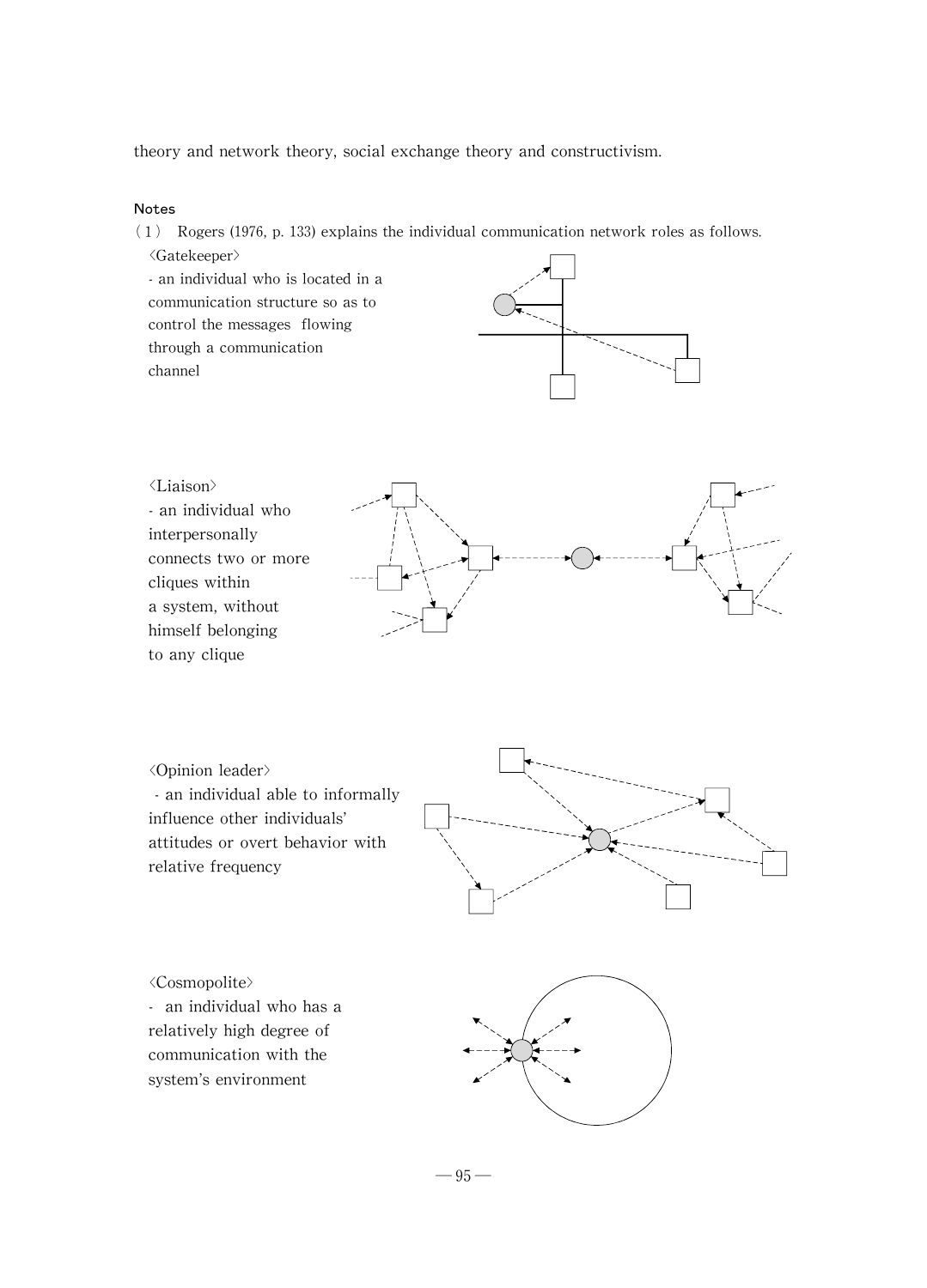(2) Following model is one of the perception models presented by Sitaram (1985. p. 91)  $S1$ .



Real world Real world Real world Real world Real world Real world Real world Real world Real world Real world Real world Real world Real world Real world Real world Real world Real world Real world Real world Real world Re

#### References

- 綾部恒雄(1970)『アメリカの秘密結社-西欧的社会集団の生態』東京:中央公論社。
- 今井賢一(1984)『情報ネットワーク社会』東京:岩波書店。
- 今井賢一 (1986)「ネットワーク組織-展望」『組織科学』20 (3), 2-12。
- 今井賢一,金子郁容(1988)『ネットワーク組織論』東京:岩波書店。

大谷信介 (1995)『現代都市住民のパーソナル・ネットワーク-北米理論の日本的解読』京都:ミネル ヴァ書房。

- 奥村宏(1994)『日本の六大企業集団』東京:朝日書房。
- 金井壽宏(1988a)「企業者のサークルとクラブ:ネットワーキング組織体の類型論と比較分析の試み」 『神戸大学経営学部研究年報』34, 91-224。
- 金井壽宏(1989)「経営組織論における臨床的アプローチと民族誌的アプローチー定性的研究方法の基 礎と多様性を探る」『国民経済雑誌』159 (1), 55-87。
- 金井壽宏(1990)「エスノグラフィーに基づく比較ケース分析:定性的研究方法への一視角」『組織科学』  $24(1), 46-59$
- 金子郁容(1986)「コヒーレントなネットワーク」『組織科学』20(3), 47-54。
- 金子郁容(1988)「ネットワークと関係の変化」『組織科学』22 (3), 44-49。
- 狩野素朗 (1989)「集団力学とネットワーク」『組織科学』23(1), 15-26。
- 公文俊平 (1994)『情報文明論』東京:NTT出版。
- 佐藤悦子(1986)『家族内コミュニケーション』東京:勁草書房。
- 佐藤朝泰 (1981)『閨閥』東京:立風書房。
- 佐藤朝泰 (1987)『門閥』東京:立風書房。
- K·S·シタラム著, 御堂岡潔訳(1985) 『異文化間コミュニケーション-欧米中心主義からの脱却』東京: 東京創元社。
- 島田克美(1993)『系列資本主義』東京:日本経済評論社。
- 須藤修(1995)『複合的ネットワーク社会』東京:有斐閣。
- 高田太久吉,ベス・ミンツ, マイケル・シュワーツ編著 (1996)『現代企業の支配とネットワーク-日 本とアメリカ』東京:日本経済評論社。
- 日置弘一郎(1991)「ネットワークの論理と倫理-近未来組織とネットワーク」『組織科学』25(2),12 -21。
- 平松闊編 (1990)『社会ネットワーク』東京:福村出版。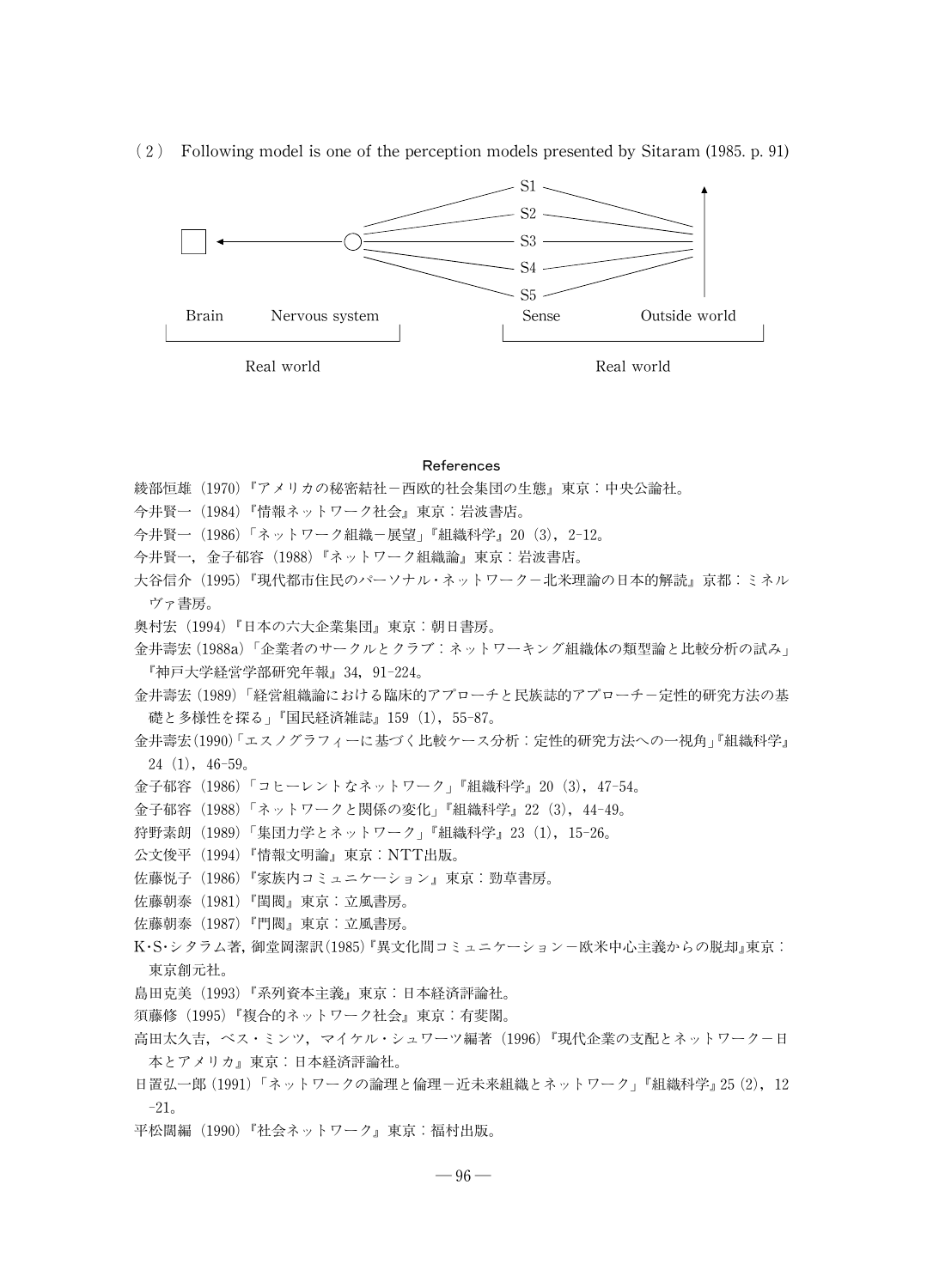宮本孝二,森下伸也,君塚大学編 (1994)『組織とネットワークの社会学』東京:新曜社。

- 安田雪 (1990)「ネットワーク分析の基礎概念」『社会科学ジャーナル』29(1), 143-157。
- 安田雪 (1995)「社会ネットワーク分析におけるオートノミー」『応用社会学研究』37,25-30。
- 安田雪(1996)『日米市場のネットワーク分析』東京:朝日書房。
- 安田雪(1997)『ネットワーク分析:何が行為を決定するか』東京:新曜社。
- 山倉健嗣 (1977)「組織間関係の分析枠組-組織セットモデルの展開」『組織科学』11 (3), 62-73。
- 山倉健嗣(1993)『組織間関係-企業ネットワークの変革に向けて』東京:有斐閣。
- Alba, N. (1978). Ethnic networks and tolerant attitude. Public Opinion Quarterly, 42, 1-16.
- Aldrich, H., & Whetten, D. (1981). Organization-sets, action-sets, and networks: Making the most of simplicity. In P. Nystorm & W. Starbuck (Eds.), Handbook of organizational design (Vol. 1, pp. 385-408). New York: Oxford University Press.
- Applegate, J. L. (1982). The impact of construct system development on communication and impression formation in persuasive contexts. Communication Monographs, 49, 277-289.
- Barnard, H. R., & Killworth, P. D. (1980). Informant accuracy in social network data IV: A comparison of clique-level structures in behavioral and cognitive network data. Social Networks, 2, 191-218.
- Barnes, J. A. (1969). Graph Theory and social networks: A technical comment on connectedness and connectivity, Sociology, 3, 215-232.
- Barnett, G. A., & Rice, R. R. (1985). Longitudinal non-Euclidean networks: Applying Galileo. Social Networks, 7, 287-322.
- Barth, F. (1963). The role of the entrepreneur in social change in Northern Norway. Bergen: Norwegian University Press.
- Bar-Yoseph, R. (1968). Desocialization and socialization: The adjustment process of immigrants. International Migration Review, 2, 27-45.
- Barth, F. (1969). Ethnic groups and and boundaries. Boston: Little, Brown.
- Bavelas, A. (1950). Communication patterns in task-oriented groups. Journal of the Acoustical Society of America, 22, 725-730.
- Blair, R., Roberts, K., & McKechnie, P. (1985). Vertical and network communication in organizations: The present and the future. In R. McPhee & P. Tompkins (Eds.), Organizational communication: Traditional themes and new directions (pp.55-77). Newbury Park, CA: Sage.
- Blau, P. M. (1954). Patterns of interaction among a group of officials in a government agency. Human Relations, 7, 337-384.
- Blau, P. M. (1977). A macrosociological theory of social structure. American Journal of Sociology, 83, 26-54.
- Boissevain, J. (1974). Friends of friends: Networks, manipulators, and coalitions. Oxford: Blackwell.
- Boissevain, J., & Mitchell, J. C. (Eds.). (1973). Network analysis: Studies in human interaction. The Hague: Mouton.
- Brown, R. (1989). Group processes: Dynamics within and and between groups. New York: Basil Blackwell.
- Burleson, B. R. (1987). Cognitive complexity. In J. C. McCrsky & J. A. Daly (Eds.), Personality and interpersonal communication (pp. 305-349). Beverly Hills, CA: Sage.
- Burnstein, P. (1976). Social networks and voting: Some Israeli Data. Social Forces, 54, 833-847.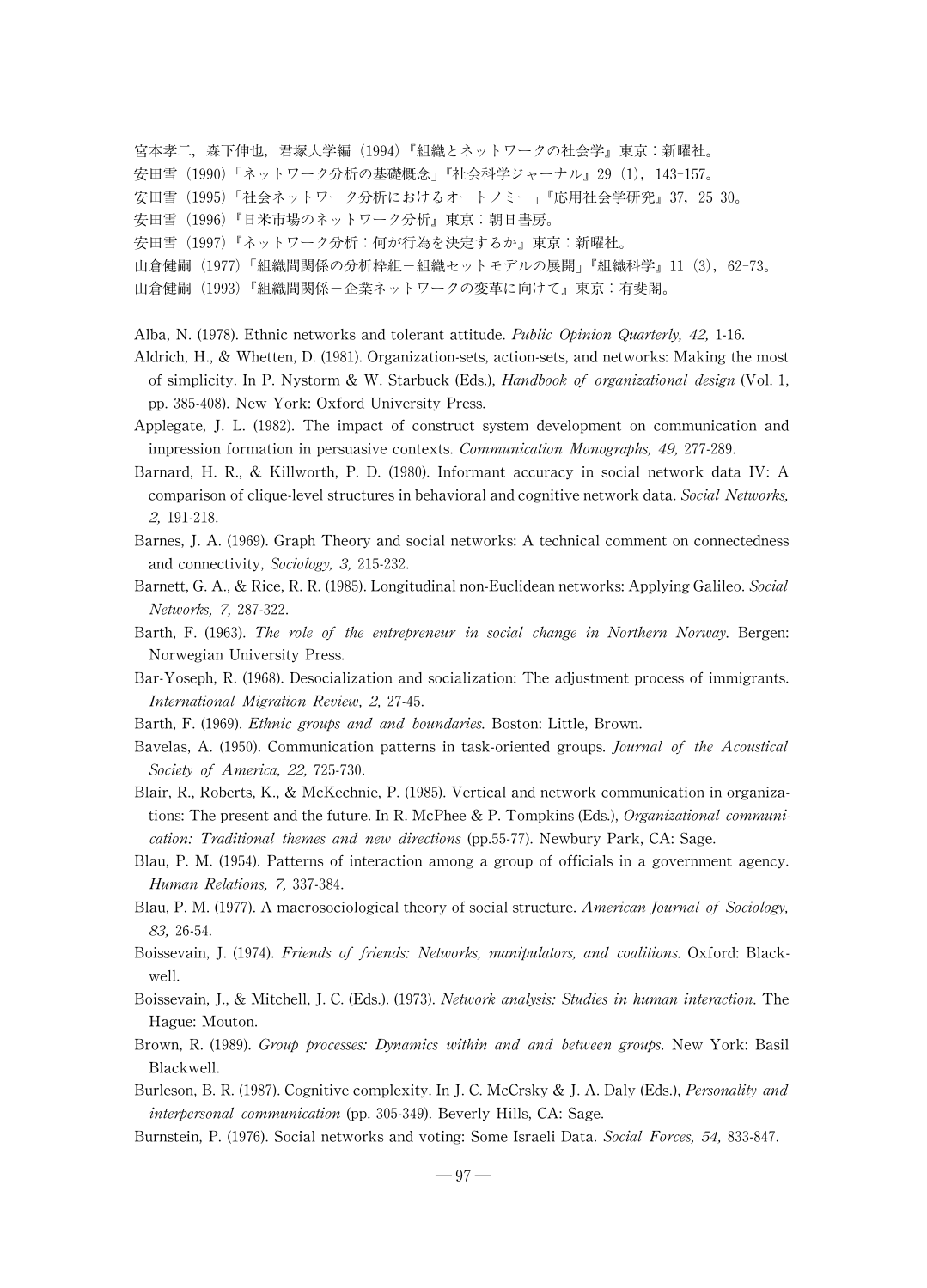- Burt, R. S. (1975). Corporate society: A time series analysis of network structure. Social Science Research, 4, 271-328.
- Burt, R. S. (1978). Cohesion versus structural equivalence as a basis for network subgroups. Sociological Methods and Research, 7, 189-212.
- Burt, R. S. (1980). Models of network structure. Annual Review of Sociology, 6, 79-141.
- Burt, R. S. (1983). Distinguishing relational contents. In R. S. Burt, & M. J. Minor (Eds.), *Applied* network analysis (pp. 35-74). Beverly Hills, CA: Sage.
- Clark, R. A. & Delia, J. G. (1977). Cognitive complexity, social perspective-taking, and functional persuasive skills in second ninth-grade children. Human Communication Research, 3, 128-134.
- Coleman, J. (1966). Foundations for a theory of collective decisions. American Journal of Sociology, 71, 615-627.
- Coleman, J., Katz, E., & Manzel,H. (1966). *Medical innovation: A diffusion study*. Indianapolis, IN: Bobbs-Merrill.
- Cook,K. S.(1982). Network structures from an exchange perspective. In P. Marsden & N. Lin (Eds.), Social structure and network analysis (pp. 177-200). Beverly Hills, CA:Sage.
- Cook,K.S.,& Whitemeyer,J.M.(1992).Twoapproachestosocialstructure:Exchangetheoryand network analysis.Annual Review of Sociology, 18, 109-127.
- Crockett, W. H. (1965). Cognitive complexity and impression formation. In B. A. Maher (Eds.), Experimental personality research (pp. 47-90). New York: Academic Press.
- Davis, J. (1970). Clustering and hierarchy in interpersonal relations. American Sociological Review, 35, 843-851.
- Deal, T., & Kennedy, A. (1982). Corporate cultures. Reading, MA: Addison-Wesley.
- Delia, J. G. (1972). Dialects and the effects of stereotypes on interpersonal attraction and cognitive processes in impression formation.Quarterly Journal of Speech, 41, 119-126.
- Delia, J. G. (1976). A constructivist analysis of the concept of credibility. Quarterly Journal of Speech, 62, 361-375.
- Delia, J. G. (1977). Constructivism and the study of human communication. Quarterly Journal of Speech, 63, 66-83.
- Delia, J. G., & Clark, R. A. (1977). Cognitive complexity, social perception, and the development of listener-adapted communication in six-, eight-, ten-, and twelve-year-old boys. Communication Monographs, 44, 326-345.
- Delia, J. G., Clark, R. A., & Switzer, D. E. (1974). Cognitive complexity and impression formation in informal social interaction. Speech Monographs, 41, 299-308.
- Delia, J. G., Kline, S. L., & Burleson, B. R. (1979). The development of persuasive communication strategies in kindergarteners through twelfth-graders. Communication Monographs, 46, 241-256.
- Delia, J. G., O'Keefe, B. J., & O'Keefe, D. J. (1982). The constructivist approach to communication. In F. E. X. Dance (Ed.), *Human communication theory: Comparative esseys* (pp. 147-191). New York: Harper & Row.
- Eisenberg, E. M., Monge, P. R., & Farace, R. V. (1984). Coorientation on communication in managerial dyads. Human Communication Research, 11, 261-271.
- Eisenberg,E.M.,Monge,P.R.,& Miller,K.I.(1984).Involvement in communication networks as a predictor of organizational commitment.Human Communication Research, 10, 1791-201.
- Farace, R. V., & Mabee, T. (1980). Communication network analysis methods. In P. R. Monge & J. N. Cappella (Eds.), Multivariate techniques in human communication research (pp. 365-391).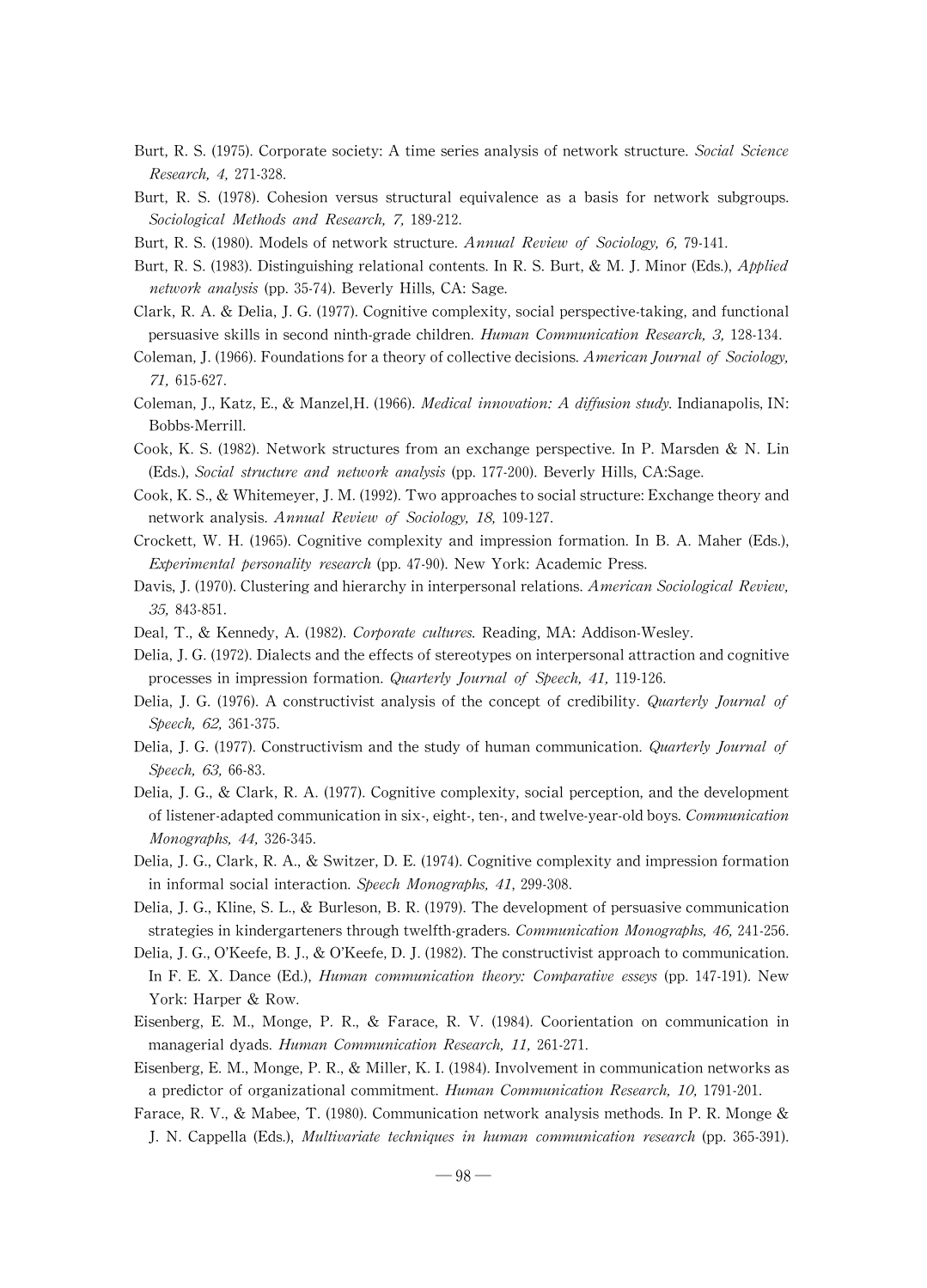New York: Academic Press.

- Fombrun, C. J. (1986). Structural dynamics between and within organizations. Administrative Science Quarterly, 31, 403-421.
- Freeman, L. C. (1979). Centrality in social networks: Conceptual clarification. Social Networks, 2, 215-239.
- Galaskiewicz,J.,& Wasserman,S.(1994).Introduction.InS.Wasserman& J.Galaskiewicz (Eds.), Advances in social network analysis: Research in the social and behavioral sciences (pp. Xi-XVii). Thousand Oaks, CA: Sage.
- Gans, H. (1962). The urban villagers. New York: Free Press.
- Granovetter, M. (1973). The strength of weak ties. American Journal of Sociology, 78, 1360-1380.
- Granovetter, M. (1974). Getting a job. Cambridge, MA: Harvard University Press. 1360-1380.
- Granovetter, M. (1982). The strength of weak ties: A network theory revisited. In P. Marsden  $\&$ N. Lin (Eds.), Social structure and network analysis (pp. 105-130). Beverly Hills, CA:Sage.
- Gudykunst,W.B.,& Kim,Y.Y.(Eds.).(1988). Methods for intercultural communication research. Newbury Park, CA: Sage.
- Hale, C. L. (1980). Cognitive complexity-simplicity as a determinant of communicative effectiveness.Communication Monographs, 47, 304-311.
- Hale, C. L. (1982). An investigation of the relationship between cognitive complexity and listeneradapted communication. Central States Speech Journal, 33, 339-344.
- Hale, C. L. (1986). Impact of cognitive complexity on message structure in a face-threatening context. Journal of Language and Social Psychology, 5, 135-143.
- Harary, F. (1969). Graph theory. Reading, MA: Addison-Wesley.
- Homans, G. (1958). Social behavior as exchange. American Journal of Sociology, 62, 597-606.
- Ibarra, H. (1993). Network centrality, power, and innovation involvement: Determinants of technical and administrative roles. Academy of Management Journal, 36, 471-501.
- Infante, D. A., Rancer, A. S., & Womack, D. F. (1993). Building communication theory (6th ed.). Madison, WI: Brown & Benchmark.
- Jablin, F. M. (1979). Superior-subordinate communication: The state of the art. Psychological Bulletin, 86, 1201-1222.
- Kanai, T. (1988b). Entrepreneurial networking at the MIT Enterprise Forum: Analysis of paradoxes.Annuals of School of Business Administration, Kobe University, 32, 91-133.
- Kapferer, B. (1972). Strategy and transaction in an African factory. Manchester, England: Manchester University Press.
- Kim, Y.Y., & Gudykunst, W.B. (Eds.). (1988). Theories in intercultural communication. Newbury Park, CA: Sage.
- Kincaid, D. L. (1972). Communication networks, locus of control, and family planning among migrants to the periphery of Mexico City. Unpublished Doctoral dissertation, Michigan State University.
- Kincaid, D. L.,  $\&$  Yum, J. O. (1976). The needle and the ax: Communication and development in a Korean village. In D. Lerner & W. Schramm (Eds.), Communication and change: The last ten years-and the next (pp. 58-72). Honolulu: University Press of Hawaii.
- Knoke, D. (1994). Networks of elite structure and decision making. In S. Wasserman & J. Galaskiewicz (Eds.), Advances in social network analysis: Research in the social and behavioral sciences (pp. 289-299). Thousand Oaks, CA: Sage.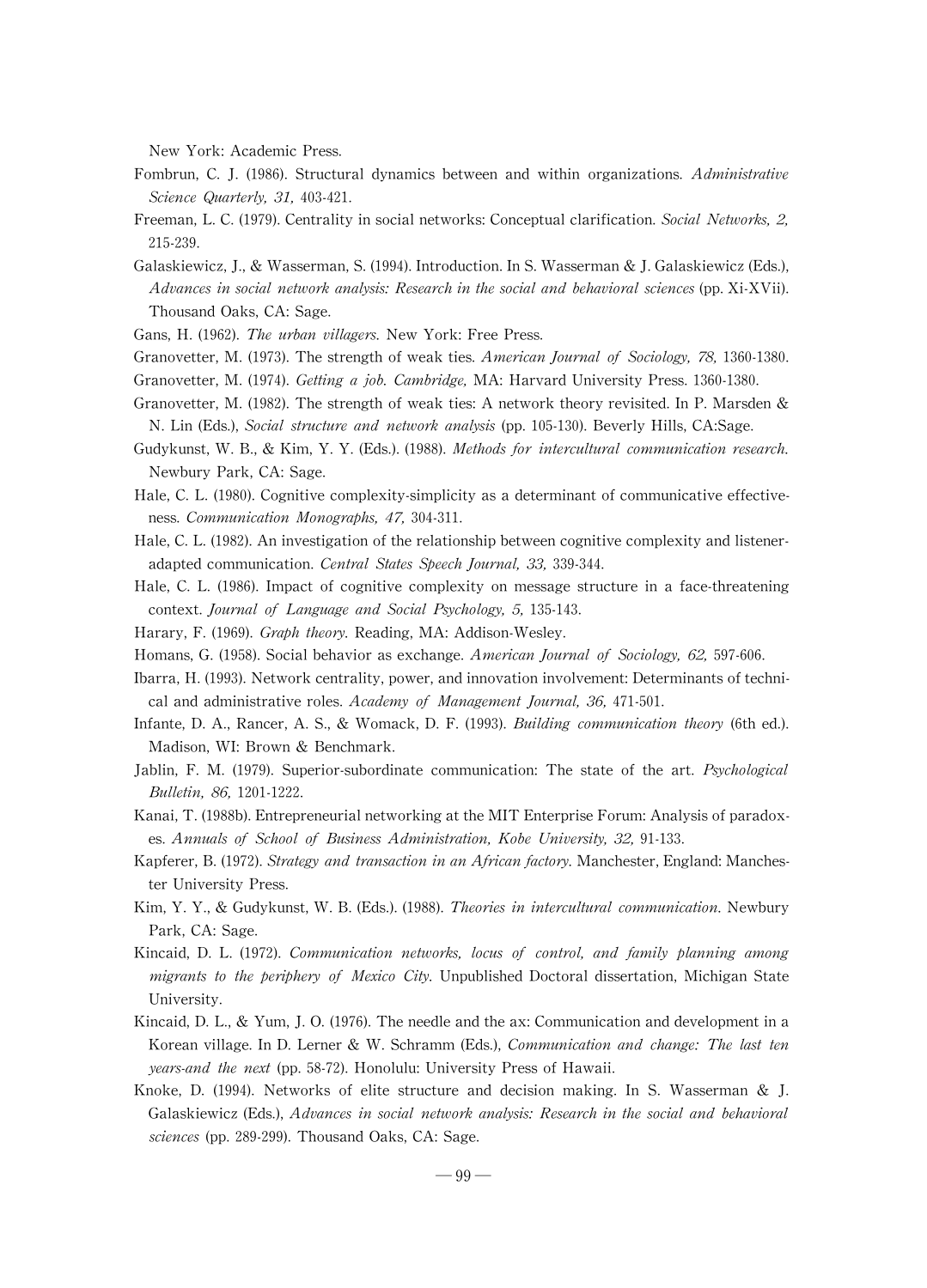- Knoke, D., & Laumann, E. O. (1982). The social organization of national policy domains: An exploration of some structural hypotheses. In P. Marsden & N. Lin (Eds.), Social structure and network analysis (pp. 39-60). Beverly Hills, CA:Sage.
- Korzeny, F., & Farace, R. (1978). Communication networks and social change in developing countries.International and Intercultural Communication Annual, 4, 69-94.
- Krackhardt, D., & Porter, L. (1986). The snowball effect: Turnover embedded in communication networks.Journal of Applied Psychology, 71, 50-55.
- Krackhardt, D. (1992). The strength of strong ties: The importance of philosophy in organizations. In N. Nohria & R. C. Eccles (Eds.), Networks and organizations: Structure, form, and action (pp. 216-239). Boston: Harvard University Press.
- Laumann, E. (1973). The bonds of pluralism: The force and substance of urban social networks. New York: John Wiley.
- Lawrence, P. R., & Lorsch, J. W. (1967). Organization and environment: Managing differentiation and integration. Boston: Graduate School of Business Administration, Harvard University.
- Leavitt, H. (1951). Some effects of certain communication patterns on group performance. *Journal* of Abnormal and Social Psychology, 46, 38-59.
- Lin, N. (1982). Social resources and instrumental action. In P. Marsden & N. Lin (Eds.), Social structure and network analysis (pp. 131-146). Beverly Hills, CA:Sage.
- Lincoln, J. R. (1982). Intra- (and inter-) organizational networks. In S. B. Bacharach (Ed.), Research in the sociology of organizations (Vol. 1, pp. 1-38). Greenwich, CT: JAI Press.
- Littlejohn, S. W. (1992). Theories of human communication (4th ed.). Belmont, CA: Sage.
- Lorrain, F., & White, H.C. (1971). Structural equivalence of individuals in social networks. *Journal* of Mathematical Sociology, 1, 49-80.
- MacDonald, D. (1976). Communication roles and communication networks in a formal organization. Human Communication Research, 2, 365-375.
- Marsden, P. V., & Friedkin, N. E. (1994). Network studies of social influence. In S. Wasserman & J. Galaskiewicz (Eds.), Advances in social network analysis: Research in the social and behavioral sciences (pp. 3-25). Thousand Oaks, CA: Sage.
- Mayer, P., & Mayer, I. (1974). Townsman or tribesman: Conservatism and the process of urbanization in a South Africa city (2nd ed.). Cape Town: Oxford University Press.
- McCallister, L., & Fischer, C. S. (1983). A procedure for surveying personal networks. In R. S. Burt, & M. J. Minor (Eds.), *Applied network analysis* (pp. 35-74). Beverly Hills, CA: Sage.
- Mears, P. (1974). Structuring communication in a working group. The Journal of Communication, 24, 71-79.
- Mitchell, J. C. (1959). The causes of labor migration. Bulletin of the Inter-African Labor Institute, 6, 12-46.
- Mizruchi, M. S., & Schwartz, M. (1987). *Intercooperate relations*. England: Cambridge University Press.
- Monge, P. R., & Contractor, N. S. (1987). Communication networks: Measuring techniques. In C. H. Tardy (Ed.), A handbook for the study of human communication (pp. 107-138). Norwood, NJ: Ablex.
- Moore, G., & Alba, R. D. (1982). Class and prestige origins in the American elite. In P. Marsden & N. Lin (Eds.), Social structure and network analysis (pp. 39-60). Beverly Hills, CA:Sage.
- Moreno, J. (1934). Who shall survive?: Foundations of sociometry, group psychotherapy, and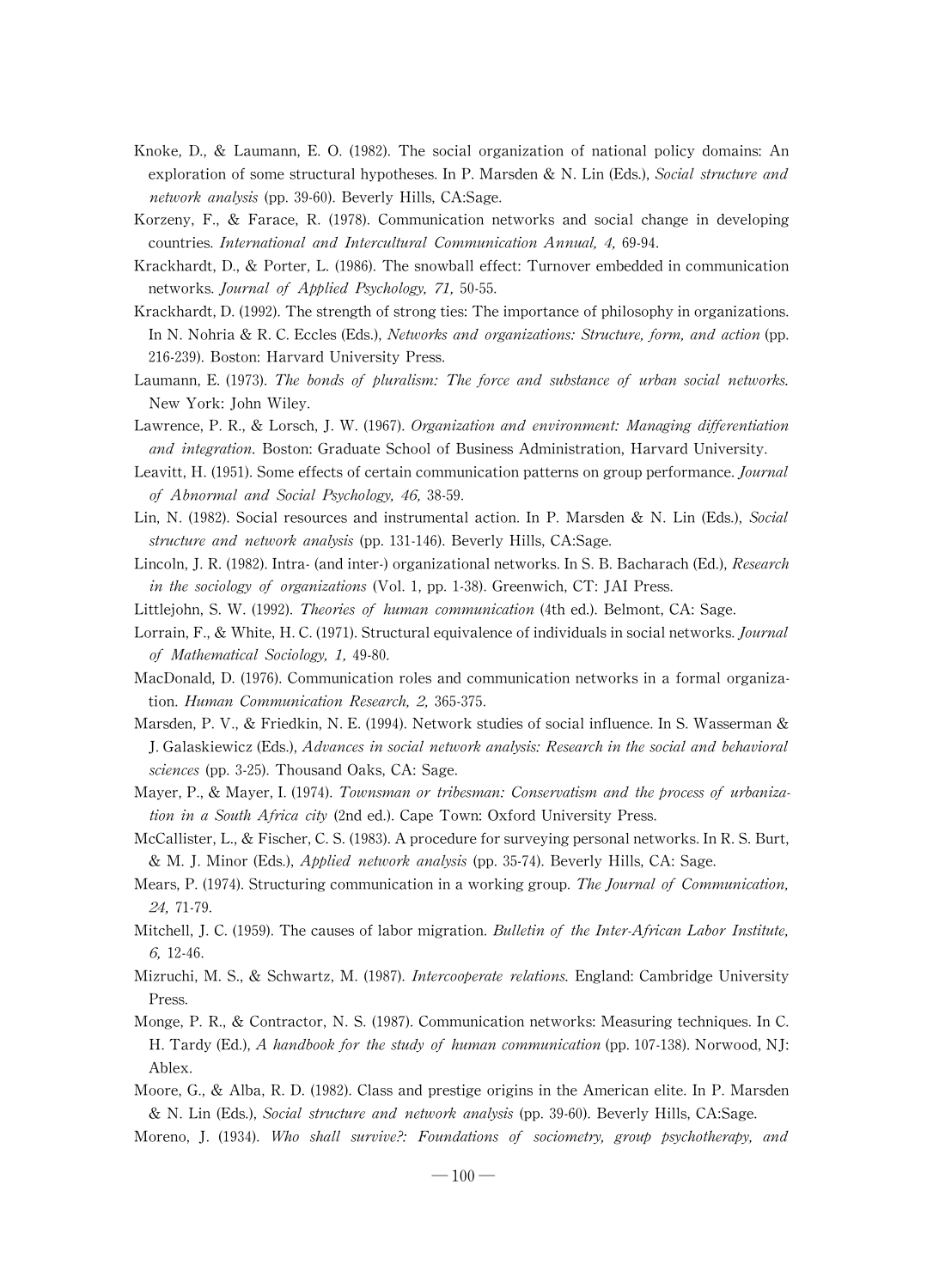sociodrama. Beacon, NY: Beacon House.

- Moreno, J. (1946). Sociogram and sociomatrix. Sociometry, 9, 348-349.
- Neuliep, J. (1996). Human communication theory: Applications and case studies. Boston: Allyn & Bacon.
- Nohria, N. (1992). Is a network perspective a useful way of studying organization? In N. Nohria & R. C. Eccles (Eds.), Networks and organizations: Structure, form, and action (pp. 1-22). Boston: Harvard Business School Press.
- $O'Keefe$ , D. J. (1984). The evolution of impressions in small working groups: Effects of construct differentiation In H. E. Sypher & J. L. Applegate (Eds.), *Communication by children and adults* (pp. 262-291). Beverly Hills, CA: Sage.
- O'Keefe, D. J. (1988). The logic of message design. Communication Monographs, 55, 80-103.
- O'Keefe, D. J. & Delia, J. G. (1979). Construct comprehensiveness and cognitive complexity as predictors of the number and strategic adaptation of arguments and appeals in a persuasive message. Communication Monographs, 46, 231-240.
- O'Keefe, D. J. & Delia, J. G. (1982). Impression formation and message production. In M. E. Roloff & C. R. Berger (Eds.), Social cognition and communication (pp. 33-72). Beverly Hills, CA: Sage.
- O'Keefe, D. J., & Sypher, H. E. (1981). Cognitive complexity measures and the relationship of cognitive complexity to communication. Human Communication Research, 8, 72-92.
- Recio-Androdos, J. (1975). Family as a unit and larger society: The adaptation of the Puerto Rican migrant family to the mainland suburban setting. Unpublished Doctoral Dissertation, New York University.
- Rice,R.E.(1993).Using network concepts to clarifysources and mechanisms ofsocial influence. In W. D. Richards, Jr., & G. A. Barnett (Eds.), *Progress in communication sciences* (Vol. XII, pp. 43-62). Norwood, NJ: Ablex Publishing Company.
- Richards, W. D., Jr. (1985) Data, models, and assumptions in network analysis. In R. McPhee & P. Tompkins (Eds.), Organizational communication: Traditional themes and new directions (pp. 109-128). Newbury Park, CA: Sage.
- Rogers, E. M. (1983). Diffusion of innovations (3rd ed.). New York: Free Press.
- Rogers, E. M., & Kincaid, D. L. (1981). Communication networks: Toward a new paradigm for research. New York: Free Press.
- Rogers, E. M., & Rogers, R. (1976). Communication in organizations. New York: Free Press.
- Rogers, E. M., & Shoemaker, F. (1976). Communication of innovations: A cross-cultural approach (2nd ed.). New York: Free Press.
- Sailer, L.D. (1978). Structural equivalence: Meaning and definition, computation and applications. Social Networks, 1, 73-90.
- Sarbaugh, L. E. (1985). Intercultural communication (rev. ed.). New Brunswick, NJ: Transaction.
- Schwartz, D., & Jacobson, E. (1977). Organizational communication network analysis: The liaison communication role. Organizational Behavior and Human Performance, 18, 158-174.
- Shuter, R. (1980). Cross-cultural small group research: A review, an analysis, and a theory. International Journal of Intercultural Relations, 5, 91-104.
- Tichy, N. M. (1981). Networks in organizations. In P. Nystorm & W. Starbuck (Eds.), Handbook of organizational design (Vol. 2, pp. 225-249). New York: Oxford University Press.

Vogel, E. F. (1963). Japan's new middle class. Berkeley, CA: University of California Press.

Wellman, B., & Tindall, D. (1993). How telephone networks connect social networks. In W. D.